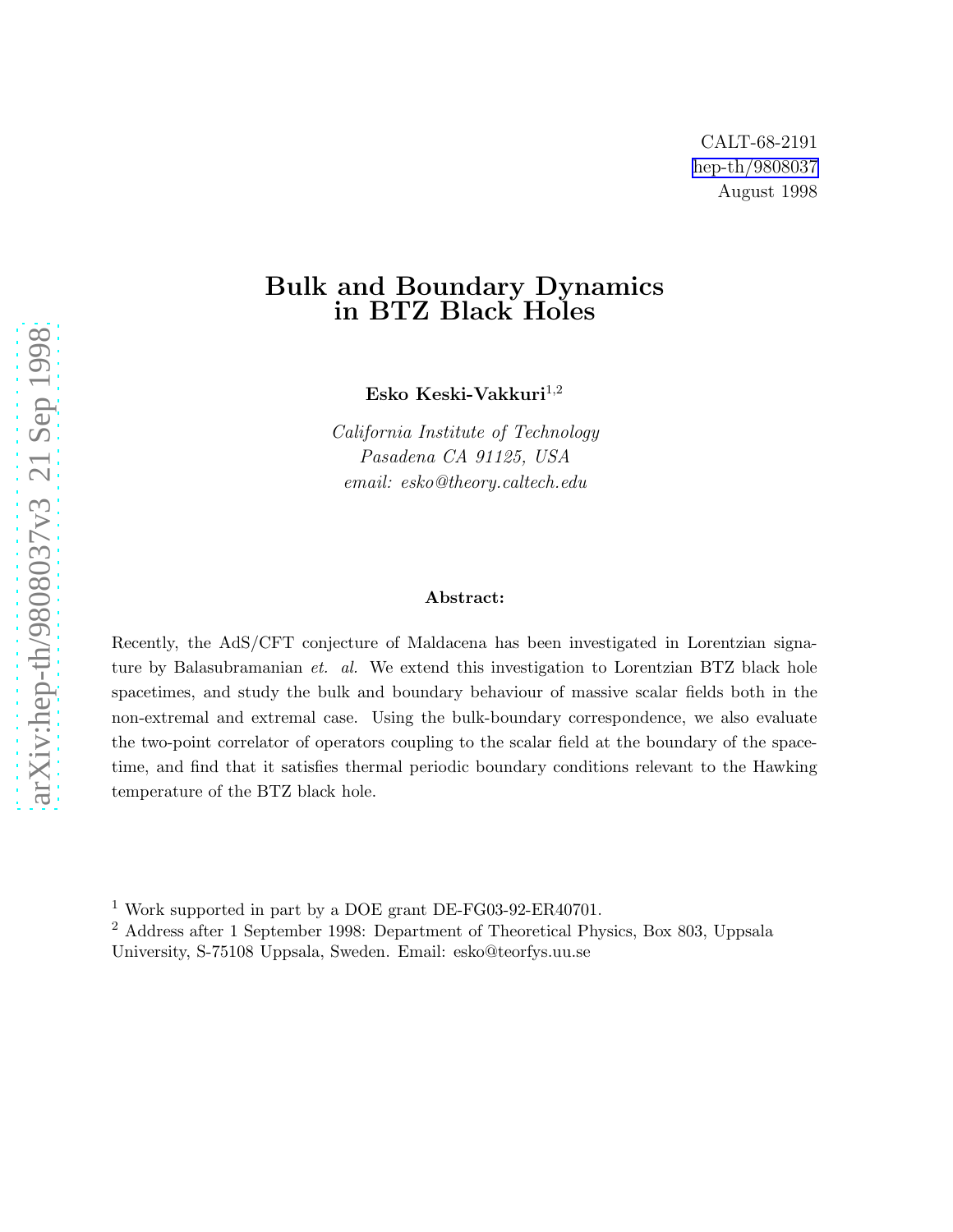## 1 Introduction

There has been much enthusiasm on the equivalence of string theory on  $AdS_{d+1} \times M$ spacetimes and conformal field theory on the boundary of the anti-de Sitter space. The equivalence was conjectured by Maldacena [\[1](#page-19-0)], and further developed for concrete computational tests by Gubser, Klebanov and Polyakov[[2](#page-19-0)] and by Witten[[3\]](#page-19-0). Two significant aspects of the conjecture were quickly recognized and lot of activity has happened around these themes. On the one hand, one can use the bulk theory (string theory or supergravity) to study various topics in the boundary theory, such as correlation functions[[2, 3](#page-19-0), [4\]](#page-20-0), potentials between charged objects [\[5](#page-20-0)] and so on. On the other hand, the holographic aspect of the conjecture may realize the vision in the original holography conjecture of t'Hooft and Susskind[[6, 7](#page-20-0)],[[3](#page-19-0), [8](#page-20-0)]: that the holographic projection to the boundary of the spacetime keeps track of all information which falls into a black hole in the bulk and is thus never lost.

The latter aspect has been studied by Maldacena and Strominger[[11](#page-20-0), [12\]](#page-20-0), who studied BTZ black holes [\[13](#page-21-0)], which have an asymptotic (local) anti-de Sitter geometry<sup>1</sup>. The BTZ black hole is constructed from the AdS space by periodic identifications. It can be viewed as a Lorentzian orbifold, and as a simple example of a more general class of Lorentzian orbifolds constructed from AdS space, recently investigated in [\[14](#page-21-0)]. Strominger showed [[11\]](#page-20-0) how one can derive the Bekenstein entropy of the BTZ black hole (see also the workof Birmingham *et. al.* [[15\]](#page-21-0)) and, together with Maldacena [[12\]](#page-20-0), also investigated other aspects relevant to the information problem. In particular, they argued that the conformal field theory at the boundary has a natural vacuum state analogous to the Minkowski vacuum in Rindler space, which in the BTZ coordinates (analogous to the Rindler coordinates) appears as a thermal multiparticle state. These kind of results are necessary for understanding the black hole evaporation process purely in terms of the boundary theory. We shall perform a related calculation in this paper: we evaluate the two-point function of boundary operators in the BTZ coordinates, and show that it satisfies thermal periodicity conditions relevant to the Hawking temperature of the BTZ black hole.

Despite this progress, a much more detailed understanding of the conjecture and the equivalence between bulk states and boundary states is needed before the information problem can fully be understood. One step which would be helpful for the information problem would be a Hamiltonian version of Maldacena's conjecture, which would allow one to study dynamical aspects such as the time evolution of states. Originally, the conjecture

<sup>&</sup>lt;sup>1</sup>There are also other black holes which have an asymptotic local anti-de Sitter geometry, e.g. the Schwarzschild black hole in AdS space[[9\]](#page-20-0) which is relevant for Yang-Mills theories at finite temperature [[3,](#page-19-0) [10\]](#page-20-0).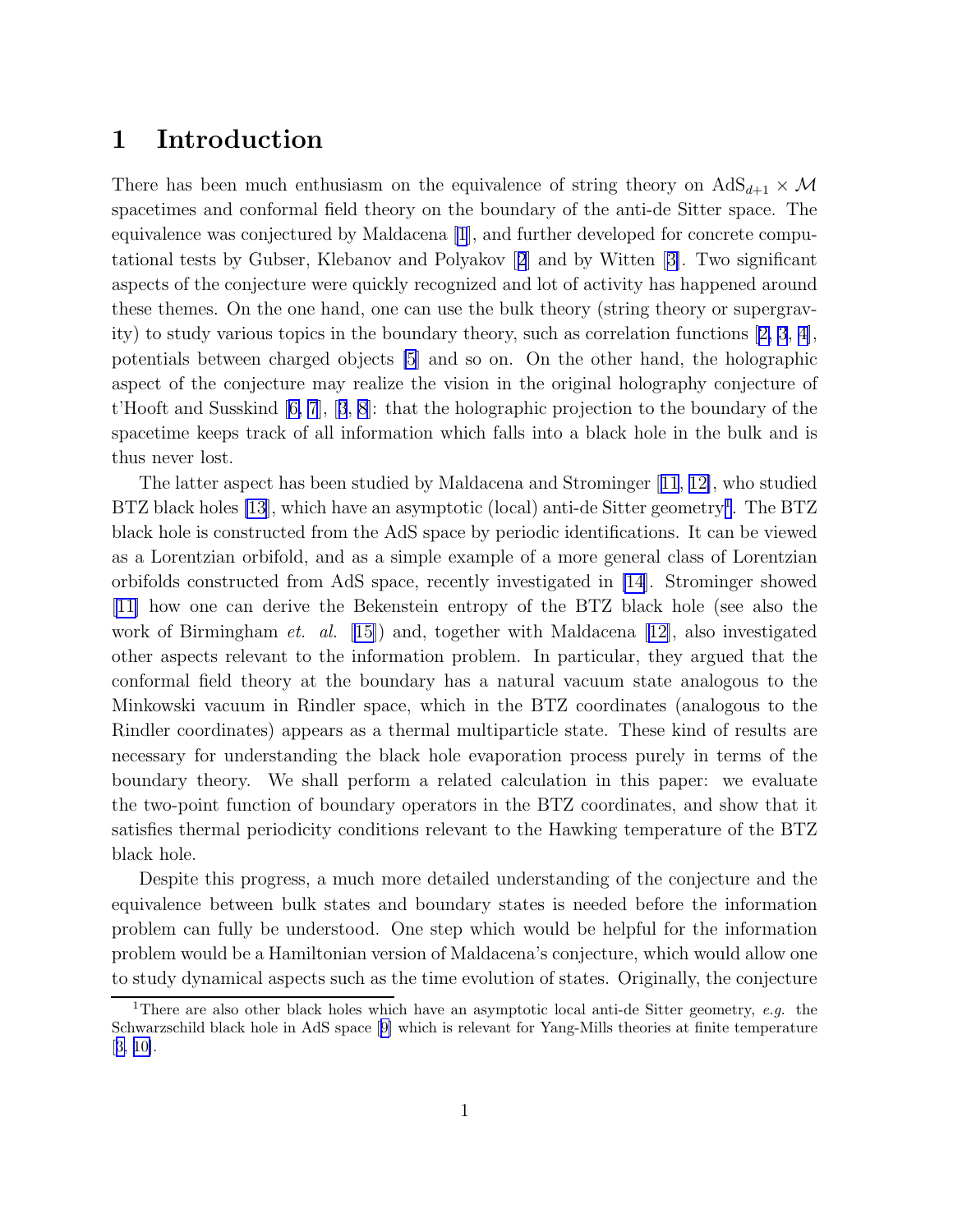was formulated using a Euclidian signature, however a Lorentz signature version is needed for the Hamiltonian framework. Recently, the conjecture was studied in Lorentz signature by Balasubramanian *et. al.* [[16\]](#page-21-0), who laid out the general framework for the mapping between the bulk field modes and boundary states. In Lorentz signature, the former are divided in two classes of modes. The non-normalizable modes act as fixed backgrounds, and their boundary values act as sources for operators in the boundary theory. Turning on a background non-normalizable mode thus changes the Hamiltonian of the boundary theory. On the other hand, normalizable modes are quantized in the bulk, and correspond to states in the Hilbert space of a given boundary Hamiltonian.

In[[16](#page-21-0)], the bulk-boundary correspondence was studied in AdS using two different coordinate systems. It would be desirable to extend the work for black holes. In this paper, we extend the approach of[[16\]](#page-21-0) to 2+1 dimensional BTZ black holes. In particular, we study bulk scalar field modes in BTZ coordinates. The BTZ coordinates are analogous to the Schwarzschild coordinates for "ordinary" black holes. They cover the region outside the (outer) horizon. Schwarzschild modes play a central role in studies of dynamical black holes: the quantum state of the black hole (the Kruskal vacuum) appears to be thermally excited in the Schwarzschild coordinates, with temperature  $T_H$ . Thus it is an important question to understand how these modes are understood from the boundary theory point of view. One immediate observation is that BTZ black holes lose one powerful feature of AdS spaces. The periodic identifications break the global  $SL(2,\mathbb{R})_L\times SL(2,\mathbb{R})_R$  isometry group of the  $AdS_3$  space down to a  $R \times SO(2)$  subgroup. Thus, we lose the power of the  $SL(2,\mathbb{R})$  representation theory in identifying bulk modes with boundary states. The reduced global isometry group is something to keep in mind when investigating BTZ black holes: although the spacetime is locally AdS, some aspects of AdS spaces do not apply.

The plan of the paper is as follows. In section 2 we quickly review the key features and coordinate systems of 2+1 dimensional non-extremal and extremal BTZ black holes. In section 3 we compute the two-point function of boundary operators in BTZ coordinates acting on the Poincaré vacuum state. In section 4 we discuss their asymptotic conformal symmetries and global isometries. In section 5 we solve the massive scalar field equations in BTZ coordinates, first for non-extremal and then for extremal black holes, and classify the mode solutions into non-normalizable and normalizable modes. Section 6 is a brief summary.

We should note that solutions to the massive scalar field equation in a non-extremal BTZ black hole spacetime have been studied before *e.g.* by Ichinose and Satoh[[17](#page-21-0)] (see also[[18](#page-21-0)]) and by Lee *et. al.* [\[19](#page-21-0), [20](#page-21-0)]. However,[[17](#page-21-0)] contains only a partial list of solutions, and all of the quoted references look at the solutions with boundary conditions which are not directly applicable for the classification of non-normalizable and normalizable modes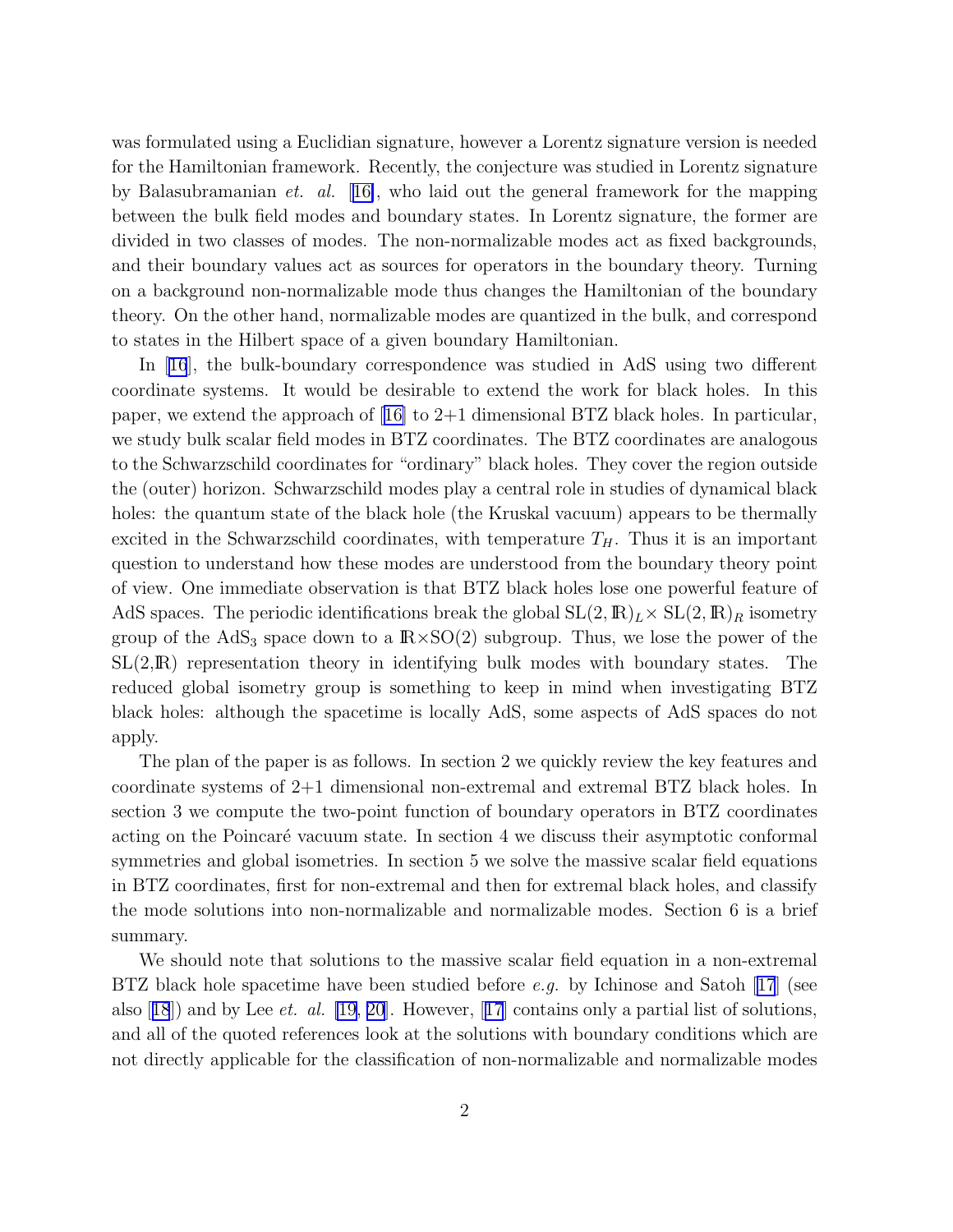<span id="page-3-0"></span>within the context of the Lorentzian BTZ/CFT conjecture.

# 2 BTZ Coordinates

AdS<sub>3</sub> is defined as the hyperboloid  $-X_0^2 - X_1^2 + X_2^2 + X_3^2 = -\Lambda^2$  embedded in a space  $\mathbb{R}^{2,2}$  with metric  $ds^2 = -dX_0^2 - dX_1^2 + dX_2^2 + dX_3^2^2$ . The induced metric in the AdS<sub>3</sub> space can be written in global coordinates covering the whole manifold,

$$
ds^{2} = -(R^{2} + \Lambda^{2})dt^{2} + \frac{\Lambda^{2}}{R^{2} + \Lambda^{2}}dR^{2} + R^{2}d\theta^{2} , \qquad (1)
$$

where the radial coordinate  $R \geq 0$  and the angle coordinate is periodic with  $0 \leq \theta \leq 2\pi$ . The time coordinate is also periodic with  $0 \le t \le 2\pi$ , but one can go to the covering space CAdS<sub>3</sub> with  $t \in \mathbb{R}$ . Another often used coordinate system is the Poincaré system, which covers only half of the AdS manifold. The metric is

$$
ds^{2} = \frac{\Lambda^{2}}{y^{2}}[dy^{2} + dw_{+}dw_{-}]
$$
\n(2)

with  $y \ge 0$ ,  $w_{\pm} = x_1 \pm x_0$ ;  $x_1, x_0 \in \mathbb{R}$ .

The BTZ black hole is obtained from  $AdS<sub>3</sub>$  by periodic identifications. For this construction, it is useful to introduce a third coordinate system, dividing the AdS space into three regions and defining coordinates for each patch [\[13](#page-21-0)]. (For Penrose diagrams of  $AdS_3$ ) in the three different coordinate systems, see *e.g.* [[16](#page-21-0)].) Since we are interested only in the region corresponding to the exterior of the black hole, the relevant coordinate patch is given by

$$
X_0 = \hat{r} \cosh \hat{\phi} \qquad X_1 = \sqrt{\hat{r}^2 - \Lambda^2} \sinh \hat{t}
$$
  
\n
$$
X_2 = \hat{r} \sinh \hat{\phi} \qquad X_3 = \sqrt{\hat{r}^2 - \Lambda^2} \cosh \hat{t}
$$
\n(3)

with  $\hat{r} \geq \Lambda$ ,  $\hat{\phi}, \hat{t} \in \mathbb{R}$ . The metric takes the form

$$
ds^{2} = -(\hat{r}^{2} - \Lambda^{2})d\hat{t}^{2} + \frac{\Lambda^{2}}{\hat{r}^{2} - \Lambda^{2}}d\hat{r}^{2} + \hat{r}^{2}d\hat{\phi}^{2}.
$$
 (4)

This can be rewritten in a form where we can recognize a non-extremal black hole. We make the coordinate transformation

$$
\hat{r}^2 = \Lambda^2 \left( \frac{r^2 - r_-^2}{r_+^2 - r_-^2} \right) \quad (r^2 \ge r_+^2) \tag{5}
$$

$$
\left(\begin{array}{c}\hat{t}\\\hat{\phi}\end{array}\right) = \frac{1}{\Lambda} \left(\begin{array}{cc}r_{+} & -r_{-}\\-r_{-} & r_{+}\end{array}\right) \left(\begin{array}{c}t/\Lambda\\ \phi\end{array}\right) \tag{6}
$$

<sup>2</sup>Tomake contact with the notation in [[16\]](#page-21-0), replace  $X_0, X_1, X_2, X_3$  by  $U, V, X, Y$ .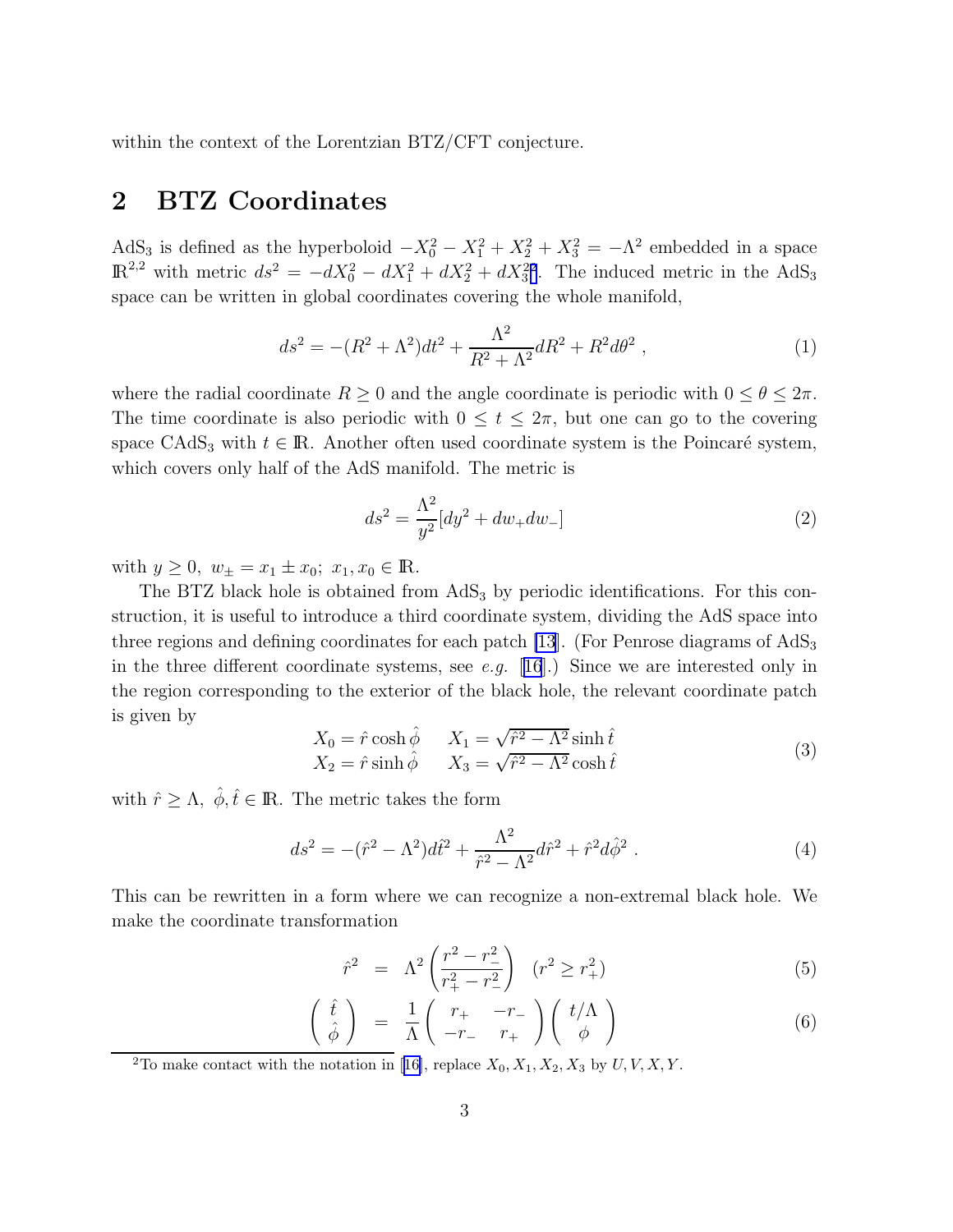<span id="page-4-0"></span>and the metric becomes

$$
ds^{2} = -\frac{(r^{2} - r_{+}^{2})(r^{2} - r_{-}^{2})}{\Lambda^{2}r^{2}}dt^{2} + \frac{\Lambda^{2}r^{2}}{(r^{2} - r_{+}^{2})(r^{2} - r_{-}^{2})}dr^{2} + r^{2}(d\phi - \frac{r_{+}r_{-}}{\Lambda r^{2}}dt)^{2}.
$$
 (7)

At this stage  $\phi \in \mathbb{R}$ . The BTZ black hole is obtained through the periodic identification

$$
\phi \sim \phi + 2\pi \ . \tag{8}
$$

The parameters  $r_{\pm}$  above then correspond to the radii of the outer and inner horizons, and they are related to the mass  $M$  and the angular momentum  $J$  of the black hole by

$$
M\Lambda^2 = r_+^2 + r_-^2 \tag{9}
$$

$$
J\Lambda = 2r_+r_- \tag{10}
$$

Note that the periodic identification (8) corresponds to the identification

$$
(\hat{t}, \hat{\phi}) \sim (\hat{t} - 2\pi r_{-}/\Lambda, \hat{\phi} + 2\pi r_{+}/\Lambda)
$$
\n(11)

in the coordinates([3\)](#page-3-0). So in that coordinate system, for a generic rotating black hole, the identification (11) acts on both coordinates  $\hat{t}$  and  $\hat{\phi}$ . If the angular momentum is zero,  $r_$  = 0, and just the angular coordinate  $\hat{\phi}$  is periodically identified. The identification (11) corresponds to a Lorentz boost in the  $X_0 - X_2$  and  $X_1 - X_3$  planes.

We also note that the metric([4\)](#page-3-0) can formally be related to the form [\(1](#page-3-0)) in the global coordinate system, by the analytic continuation

$$
\hat{t} = it \; ; \; \hat{\phi} = i\theta \; ; \; \hat{r} = iR \; . \tag{12}
$$

We can also relate it to the Poincaré metric with the coordinate transformation

$$
w_{\pm} = \frac{\sqrt{\hat{r}^2 - \Lambda^2}}{\hat{r}} e^{\hat{\phi} \pm \hat{t}}
$$
  

$$
y = \frac{\Lambda}{\hat{r}} e^{\hat{\phi}}.
$$
 (13)

One can easily check that this transforms([2\)](#page-3-0) to the form([4\)](#page-3-0).

The above construction works fine for the non-extremal case  $r_{+} > r_{-}$ . In the extremal case the coordinate transformation [\(6](#page-3-0)) becomes singular, but the metric (7) is still fine, reducing to the form

$$
ds^{2} = -\frac{(r^{2} - r_{0}^{2})^{2}}{\Lambda^{2}r^{2}}dt^{2} + \frac{\Lambda^{2}r^{2}}{(r^{2} - r_{0}^{2})^{2}}dr^{2} + r^{2}(d\phi - \frac{r_{0}^{2}}{\Lambda r^{2}}dt)^{2}.
$$
 (14)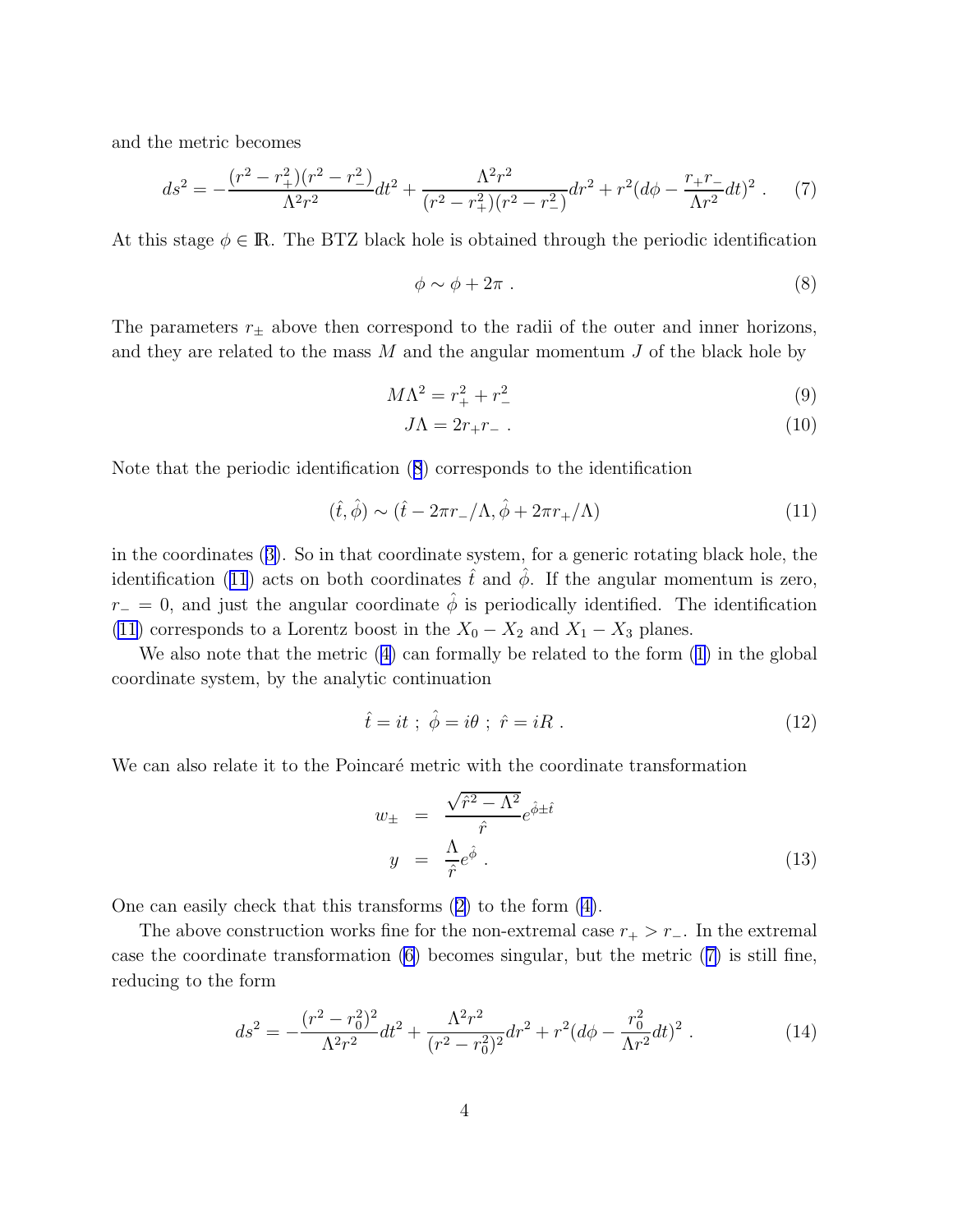<span id="page-5-0"></span>In this case we can relate the metric to the Poincaré form  $(2)$  using the transformation

$$
w_{-} = \frac{\Lambda}{2r_{0}} e^{2r_{0}(\phi - t)/\Lambda}
$$
  
\n
$$
w_{+} = \phi + t - \frac{\Lambda r_{0}}{r^{2} - r_{0}^{2}}
$$
  
\n
$$
y = \frac{\Lambda}{\sqrt{r^{2} - r_{0}^{2}}} e^{r_{0}(\phi - t)/\Lambda}.
$$
\n(15)

### 3 Two-point Functions

There have been many studies of correlation functions in the boundary theory using the bulk-boundary correspondence [\[4](#page-20-0)]. To our knowledge, these investigations have mostly been performed in the Poincaré coordinate system. For black hole applications, it would be of interest to examine how the machinery works in the BTZ coordinates [\(7](#page-4-0)). As an illustrative example we shall investigate the two-point function of operators coupling to the boundary values of a massive scalar field. Let us quickly review some basic points. A massive scalar field  $\Phi$  with a mass  $\mu$  in an  $AdS_{d+1}$  space with Euclidian signature has a unique solution to its equation of motion. In Poincaré coordinates,

$$
ds^2 = \frac{dy^2 + d\vec{x}_d^2}{y^2} \,,\tag{16}
$$

the solution behaves as  $\Phi \to y^{2h^-} \Phi(\vec{x})$  near the boundary  $(y \to 0)$ . The boundary field  $\Phi_0(\vec{x})$  is of mass dimension  $2h_-\$  and acts as a source to an operator  $\mathcal{O}(\vec{x})$  of mass dimension  $2h_+$  in the boundary theory, with the parameters  $h_{\pm}$  given by

$$
h_{\pm} = \frac{1}{4} (d \pm \sqrt{d^2 + 4\mu^2}) \tag{17}
$$

On the other hand, the bulk field  $\Phi(y, \vec{x})$  can be obtained from the boundary field  $\Phi_0(\vec{x})$ using the bulk-boundary Green's function. We focus on  $2+1$  dimensions and parametrize the boundary coordinates  $\vec{x}$  by  $w_{\pm}$ , so the Poincaré metric takes the form [\(2](#page-3-0)). Then the bulk field  $\Phi$  is obtained from the boundary values  $\Phi_0$  by

$$
\Phi(y, w_+, w_-) = \int dw'_+ dw'_- K_P(y, w_+, w_-; w'_+, w'_-) \Phi_0(w'_+, w'_-)
$$
\n(18)

where the bulk-boundary Green's function  $K$  is

$$
K_P(y, w_+, w_-; w'_+, w'_-) = c \left(\frac{y}{y^2 + \Delta w_+ \Delta w_-}\right)^{2h_+}
$$
\n(19)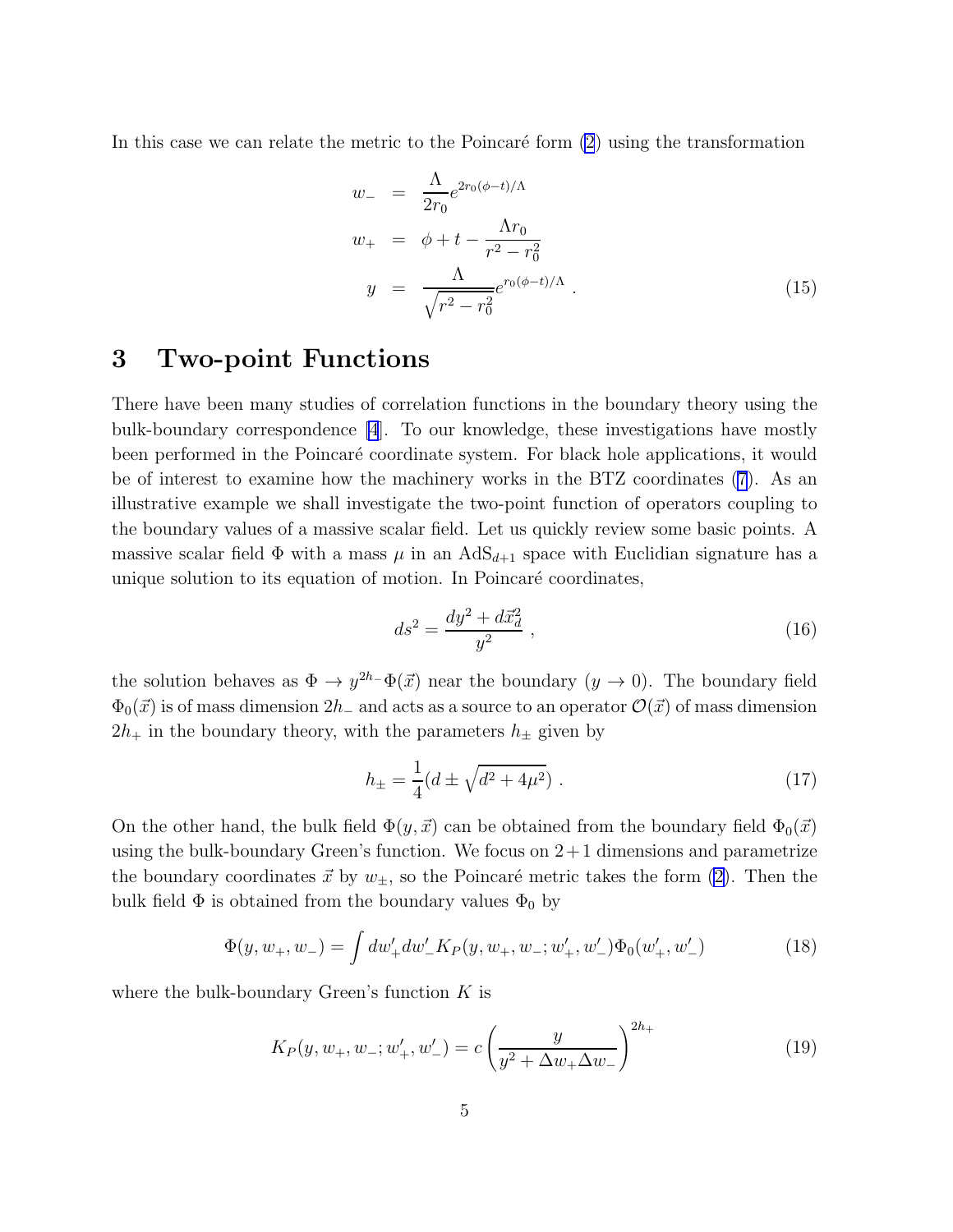<span id="page-6-0"></span>with  $\Delta w_{\pm} = w_{\pm} - w'_{\pm}$ . A scaling argument can be used to see that

$$
\Phi \to y^{2h^-} \Phi_0(w_+, w_-) \tag{20}
$$

near the boundary.

The above relations are given in the Euclidian signature. In the case of a Lorentzian signature, the relation([18\)](#page-5-0) between the bulk field and its boundary value becomes a bit more complicated. The bulk field is no longer uniquely determined by its boundary value, but it is determined up to the addition of a normalizable mode [\[16\]](#page-21-0). The normalizable modes have a subleading asymptotic behavior  $y^{2h}$ + $\phi_0(w_+, w_-)$  near the boundary, compared with the scaling (20) of the non-normalizable modes. In our two-point function calculation, we will be interested in the leading asymptotic behaviour near the boundary. We will ignore the contribution from the non-normalizable modes and work in the Lorentzian signature in the same manner as in the Euclidean signature.

We would like to examine how these relations are modified in the coordinate transformation to the BTZ coordinates [\(7](#page-4-0)),

$$
w_{\pm} = \sqrt{\frac{r^2 - r_+^2}{r^2 - r_-^2}} e^{2\pi T_{\pm} u_{\pm}}
$$
  

$$
y = \sqrt{\frac{r_+^2 - r_-^2}{r^2 - r_-^2}} e^{\pi [T_+ u_+ + T_- u_-]}
$$
(21)

where

$$
T_{\pm} \equiv \frac{r_{+} \mp r_{-}}{2\pi\Lambda}
$$
  

$$
u_{\pm} \equiv \phi \pm t/\Lambda.
$$
 (22)

On the other hand, for the two-point function calculation it is sufficient to simplify things and only examine the region  $r \gg r_{\pm}$  in the BTZ coordinates, where the coordinate transformation  $(21)$  between the Poincaré and the BTZ coordinates reduces to the simplified form

$$
w_{\pm} = e^{2\pi T_{\pm}u_{\pm}}
$$
  

$$
y = \sqrt{\frac{r_{+}^{2} - r_{-}^{2}}{r^{2}}}e^{\pi[T_{+}u_{+} + T_{-}u_{-}]}.
$$
 (23)

The Poincaré boundary coordinates  $w_{\pm}$  are related to the BTZ boundary coordinates  $u_{\pm}$  by an exponential transformation. The boundary coordinates  $u_{\pm}$  are also involved in the transformation between the radial coordinates  $y$  and  $r$ . This fits nicely with what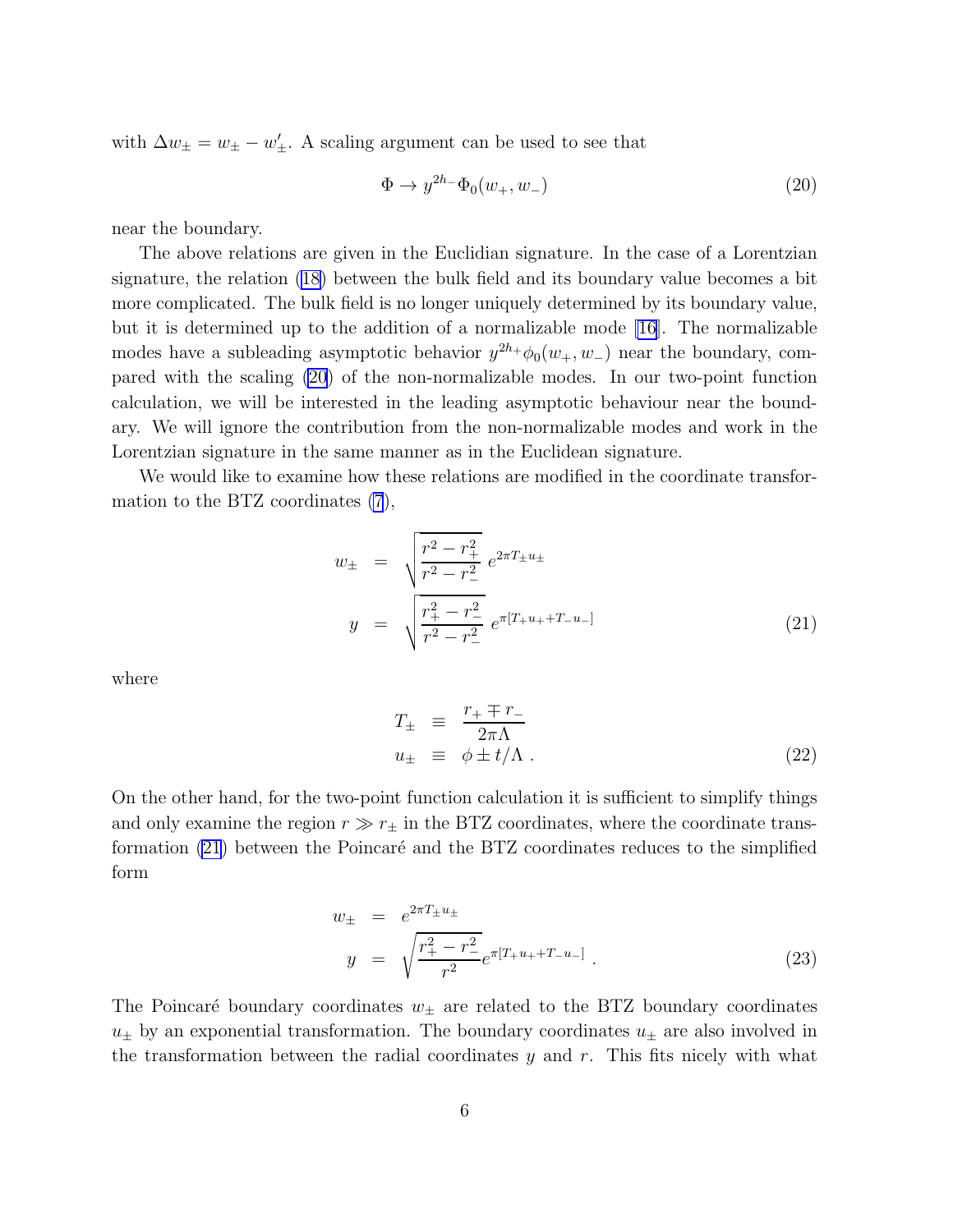<span id="page-7-0"></span>happens to the scaling relation [\(20](#page-6-0)). The boundary field  $\Phi_0$  has a conformal dimension  $(h, h) = (h_-, h_-)$ , so it transforms as

$$
\Phi_0(w_+, w_-) = \left(\frac{dw_+}{du_+}\right)^{-h_-} \left(\frac{dw_-}{du_-}\right)^{-h_-} \Phi_0(u_+, u_-) \tag{24}
$$

under $(23)$  $(23)$  $(23)$ . Then, using  $(23)$  and  $(24)$ , we see that the scaling relation  $(20)$  $(20)$  $(20)$  becomes

$$
\Phi \to r^{-2h_-} \Phi_0(u_+, u_-) \tag{25}
$$

Starting from [\(18](#page-5-0)), and using the coordinate transformation([23\)](#page-6-0), the scaling relation (24), the scaling of  $dw_{\pm}$ , and  $h_{+} = 1 - h_{-}$ , we find that the relation [\(18\)](#page-5-0) between the bulk field and the boundary field becomes

$$
\Phi(r, u_+, u_-) = \int du'_+ du'_- \ K_{\text{BTZ}}(r, u_+, u_-; u'_+, u'_-) \Phi_0(u'_+, u'_-)
$$
\n(26)

where the bulk-boundary Green's function takes the form

$$
K_{\text{BTZ}}(r, u_+, u_-; u'_+, u'_-) = c' \frac{\left(\frac{r_+^2 - r_-^2}{r^2}\right)^{h_+} e^{-2\pi h_+ [T_+ \Delta u_+ + T_- \Delta u_-]}}{\left(\frac{r_+^2 - r_-^2}{r^2} + (1 - e^{-2\pi T_+ \Delta u_+}) (1 - e^{-2\pi T_- \Delta u_-})\right)^{2h_+}}
$$
(27)

with  $\Delta u_{\pm} = u_{\pm} - u'_{\pm}$ . Note that this is manifestly invariant under translations of boundary coordinates. To describe a black hole, we also need to remember to take into account the periodicidentification ([8\)](#page-4-0). This is done using the method of images<sup>3</sup>. We shift the angle coordinate  $\phi$  by integer multiples of  $2\pi$  and add an infinite sum in front of the Green's function. In terms of the null coordinates  $u_+, u_-,$  the final result becomes

$$
K_{\text{BTZ}}(r, u_+, u_-; u_+', u_-') = c' \sum_{n=-\infty}^{\infty} \frac{\left(\frac{r_+^2 - r_-^2}{r^2}\right)^{h_+} e^{-2\pi h_+ [T_+ \Delta u_+ + T_- \Delta u_+ + (T_+ + T_-) 2\pi n]}}{\left(\frac{r_+^2 - r_-^2}{r^2} + (1 - e^{-2\pi T_+ (\Delta u_+ + 2\pi n)}) (1 - e^{-2\pi T_- (\Delta u_- + 2\pi n)})\right)^{2h_+}}
$$
\n(28)

Next, we shall use these results to calculate (ignoring overall coefficients) the two point correlator $\langle \mathcal{O}(u_+, u_-) \mathcal{O}(u'_+, u'_-) \rangle$ . We proceed as in [[3\]](#page-19-0) and evaluate the surface integral

$$
I(\Phi) = \lim_{r_s \to \infty} \int_{T_s} du_+ du_- \sqrt{h} \ \Phi(\hat{e}_r \cdot \nabla)\Phi , \qquad (29)
$$

where $T_s$  is the surface  $r = r_s$ , h its induced metric (from the BTZ metric ([7](#page-4-0))) and  $\hat{e}_r$  is the unit vector normal to the surface. The induced area element and the radial projection of the gradient are found to be

$$
\sqrt{h}\hat{e}_r \cdot \nabla = \frac{r^2}{\Lambda} \frac{r}{\Lambda} \partial_r \ . \tag{30}
$$

.

<sup>3</sup>See [\[17](#page-21-0)] for a similar discussion for the bulk Green's function.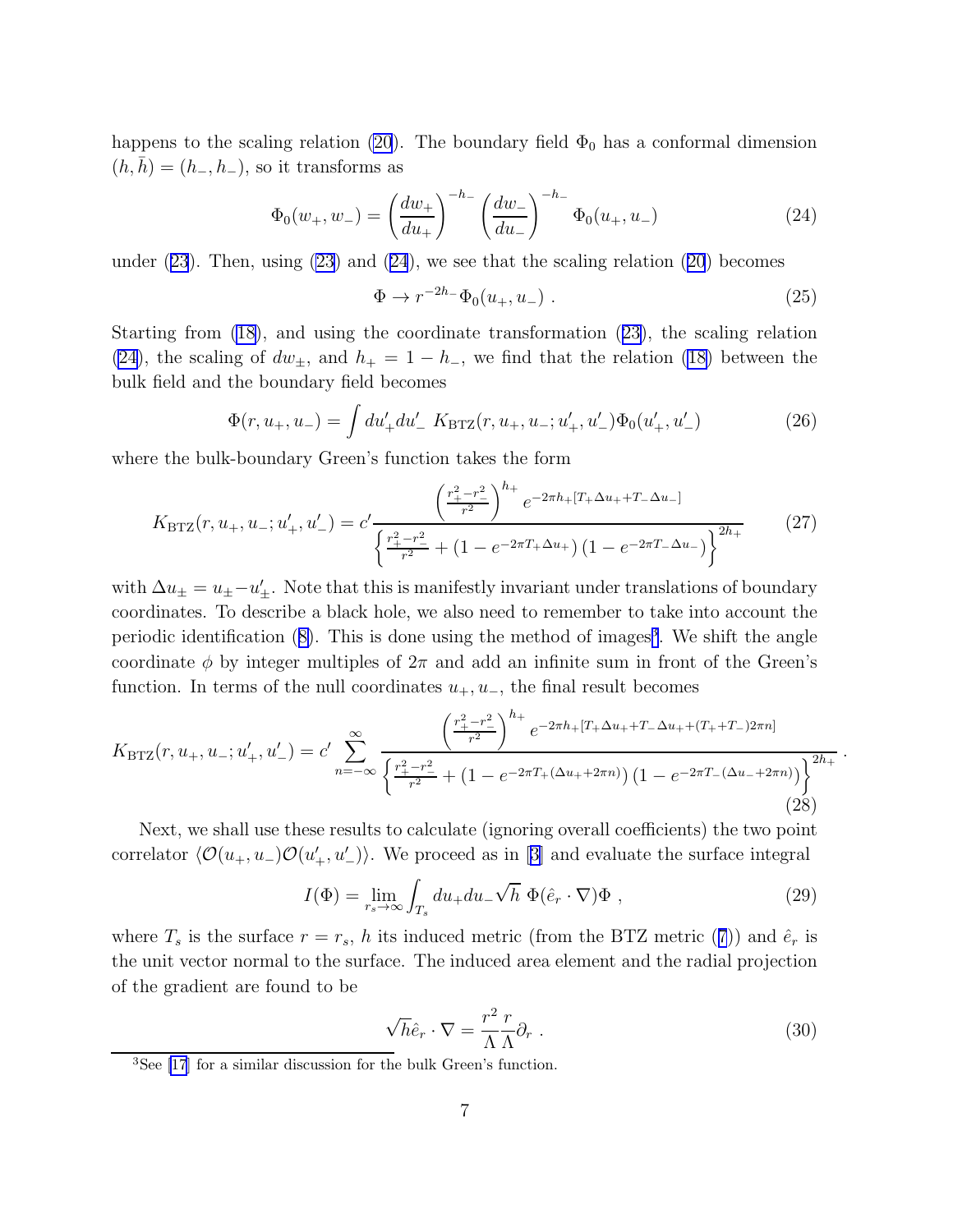<span id="page-8-0"></span>To evaluate the radial derivative of  $\Phi$ , we use the asymptotic form of [\(26\)](#page-7-0) as  $r \to \infty$ :

$$
\Phi(r, u_+, u_-) \sim r^{-2h_+} \int du'_+ du'_- \frac{e^{-2\pi h_+ [T_+ \Delta u_+ + T_- \Delta u_-]}}{(1 - e^{-2\pi T_+ \Delta u_+})^{2h_+} (1 - e^{-2\pi T_- \Delta u_-})^{2h_+}} \Phi_0(u'_+, u'_-) \quad (31)
$$

(For notational simplicity, from now on we will suppress the infinite sum over the periodic images. It is included as in([28](#page-7-0)).) The radial derivative becomes

$$
\sqrt{h}\hat{e}_r \cdot \nabla \Phi \sim (-2h_+) r^{2h_-} \int du'_+ du'_- \cdots . \tag{32}
$$

Finally, substituting (32) into [\(29\)](#page-7-0) and using [\(25\)](#page-7-0), we end up with

$$
I(\Phi) \sim \int du_+ du_- du'_+ du'_- \Phi_0(u_+, u_-) \frac{e^{-2\pi h_+ [T_+ \Delta u_+ + T_- \Delta u_-]}}{(1 - e^{-2\pi T_+ \Delta u_+})^{2h_+} (1 - e^{-2\pi T_- \Delta u_-})^{2h_+}} \Phi_0(u'_+, u'_-)
$$
\n(33)

Thus, we can read off the two point correlator

$$
\langle \mathcal{O}(u_+, u_-) \mathcal{O}(u'_+, u'_-) \rangle \sim \frac{e^{-2\pi h_+ [T_+ \Delta u_+ + T_- \Delta u_-]}}{(1 - e^{-2\pi T_+ \Delta u_+})^{2h_+} (1 - e^{-2\pi T_- \Delta u_-})^{2h_+}} \,. \tag{34}
$$

This agrees with the result that would be obtained simply from starting with the two-point correlator

$$
\langle \mathcal{O}(w_+, w_-) \mathcal{O}(w'_+, w'_-) \rangle \sim \frac{1}{(\Delta w_+ \Delta w_-)^{2h_+}} \tag{35}
$$

and using the scaling relations for dimension  $(h_+, h_+)$  operators under the coordinate transformation  $w_{\pm} \mapsto u_{\pm}$ . The physical interpretation of the result is in agreement with the proposal of Maldacena and Strominger in[[12\]](#page-20-0). The correlator (35) is the two-point function for dimension  $(h_+, h_+)$  operators in a vacuum state, the Poincaré vacuum<sup>4</sup>. The coordinatetransformation ([23\)](#page-6-0) induces a mapping of the operators  $\mathcal{O}(w_+, w_-)$  to new operators  $\mathcal{O}(u_+, u_-)$  by a Bogoliubov transformation. The new operators  $\mathcal{O}(u_+, u_-)$  see the Poincaré vacuum state as an excited density matrix. We can see that in fact they see the Poincaré vacuum state as a thermal bath of excitations in the BTZ modes, since the two-point function (34) can be seen to be periodic under the imaginary shifts [\[21](#page-21-0)]

$$
(\Delta t, \Delta \phi) \mapsto (\Delta t + i\beta_H, \Delta \phi + i\Omega_H \beta_H)
$$
\n(36)

where  $\beta_H$  is the inverse Hawking temperature  $1/T_H$  and  $\Omega_H$  is the angular velocity of the outer horizon,

$$
T_H = \frac{r_+^2 - r_-^2}{2\pi\Lambda^2 r_+} \; ; \; \Omega_H = \frac{r_-}{\Lambda r_+} \; . \tag{37}
$$

 ${}^{4}$  For a more detailed discussion on relating the bulk states with boundary states in the framework of quantized operators, see[[16\]](#page-21-0).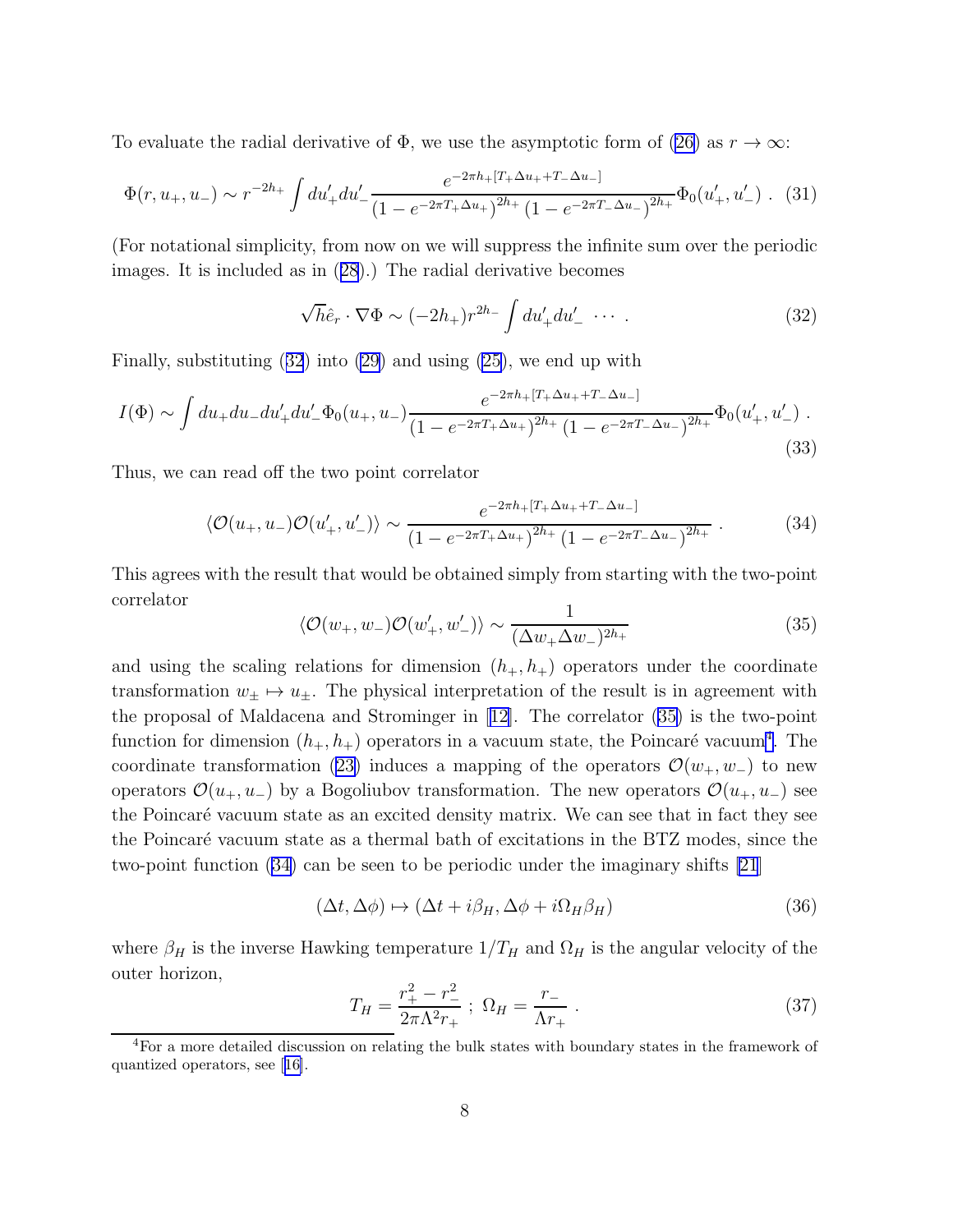<span id="page-9-0"></span>The angular velocity  $\Omega_H$  can be interpreted as a chemical potential. Similar periodicity conditions were also discussed in  $\ket{17, 22}$  in the context of Hartle-Hawking Green's functions in the bulk of BTZ spacetime. Incidentally, note that it is the Hawking temperature  $T_H$  which appears as the periodicity. There are two other temperature parameters as well, the "left" and "right" temperatures  $T_{\pm}$  which appear in the boundary coordinate transformation [\(23](#page-6-0)). In [\[12\]](#page-20-0), the stress tensor components  $T_{\pm\pm}$  for the left movers and the right movers were evaluated, and they turned out to depend on the left and right temperatures. If one views the BTZ black hole as a part of a D1-D5 brane system [\[1](#page-19-0), [12\]](#page-20-0), these are related to the temperatures of the left and right moving excitations on the effective string. It is satisfying that the Hawking temperature  $T_H$  appears where it is expected, in the periodicity of the boundary Green's function. It still remains to be better understood if the Poincaré vacuum really is the appropriate vacuum state for the system. For example, it would be interesting to see if it was equal to the Hartle-Hawking vacuum.

## 4 Asymptotic Symmetries and Global Isometries

In the remainder of the paper, we shall discuss the symmetries of the BTZ spacetime and investigate the mode solutions to the massive scalar field equation in BTZ backgrounds.

Brownand Henneaux discovered [[23](#page-22-0)] that  $AdS_3$  has an asymptotic conformal symmetry generated by two copies of the Virasoro algebra. In the global coordinates, the asymptotic symmetry generators  $l_n, \bar{l}_n$  take the form

$$
l_n = ie^{inw} \left[2\partial_w - \frac{\Lambda^2 n^2}{R^2} \partial_{\bar{w}} - inR\partial_R\right]
$$
 (38)

where  $n \in \mathbb{Z}$  and  $w = t + \theta, \bar{w} = t - \theta$ . The generators  $\bar{l}_n$  are obtained by exchanging w with  $\bar{w}$ . The generators obey the Virasoro algebra

$$
[l_m, l_n] = (m - n)l_{m+n} + \frac{c}{12}(m^3 - m)\delta_{m+n,0} ,
$$
\n(39)

similarly for  $\bar{l}_n$ . Furthermore,  $[l_m, \bar{l}_n] = 0$ . The central charge c was found to be  $c =$  $3\Lambda/2G$ .

In addition to the infinite dimensional asymptotic symmetry group, the  $AdS<sub>3</sub>$  inherits the SO(2,2)  $\cong$  SL(2, R)<sub>L</sub>  $\times$  SL(2, R)<sub>R</sub> global isometry group from the space R<sup>2,2</sup> through the embedding  $-X_0^2 - X_1^2 + X_2^2 + X_3^2 = -\Lambda^2$ . The generators of the group SO(2,2) consist of the rotation generators

$$
L_{ab} = X_a \partial_b - X_b \partial_a
$$

in the  $ab = 01, 23$  planes, and the boost generators

$$
J_{ab} = X_a \partial_b + X_b \partial_a
$$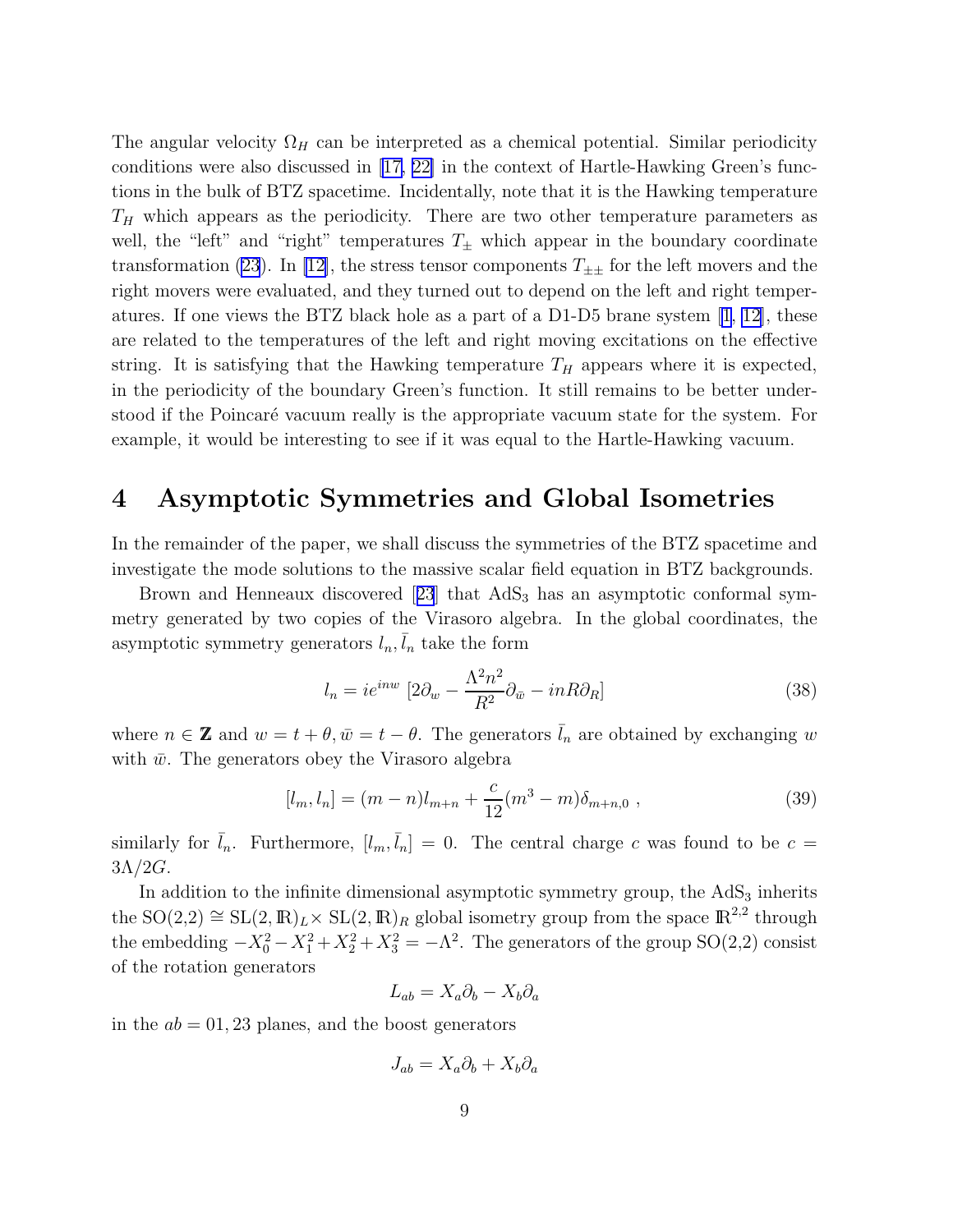<span id="page-10-0"></span>in the  $ab = 02, 03, 12, 13$  planes. The  $SL(2, \mathbb{R})$ <sub>L</sub> generators are the linear combinations<sup>5</sup>

$$
L_1 = (-L_{01} + L_{23})/2 \; ; \; L_2 = (J_{12} - J_{03})/2 \; ; \; L_3 = (J_{02} + J_{13})/2 \tag{40}
$$

and the  $SL(2,\mathbb{R})_R$  generators are

$$
\bar{L}_1 = (-L_{01} - L_{23})/2 \; ; \; \bar{L}_2 = (J_{12} + J_{03})/2 \; ; \; \bar{L}_3 = (J_{02} - J_{13})/2 \; . \tag{41}
$$

The L generators commute with the  $\overline{L}$  generators, and both sets obey the commutation relations

$$
[L_1, L_2] = -L_3 \; ; \; [L_1, L_3] = L_2 \; ; \; [L_2, L_3] = L_1 \; . \tag{42}
$$

The global isometry algebra  $SL(2,\mathbb{R})_L\times SL(2,\mathbb{R})_R$  is isomorphic to the global conformal algebra generated by the Virasoro generators  $l_0, l_{\pm 1}, \bar{l}_0, \bar{l}_{\pm 1}$ . Hence one would like to construct linear combinations  $L_0, L_{\pm}$  out of  $L_1, L_2, L_3$  which satisfy the commutation relations

$$
[L_0, L_{\pm}] = \mp L_{\pm} \; ; \; [L_+, L_-] = 2L_0 \; . \tag{43}
$$

In the global coordinates [\(1\)](#page-3-0), it was found that the convenient linear combinations are

$$
L_0 = iL_1 ; L_{\pm} = \pm L_2 + iL_3 , \qquad (44)
$$

and the explicit representation of (43) is

$$
L_0 = i\partial_w
$$
  
\n
$$
L_{\pm} = i\frac{\sqrt{R^2 + \Lambda^2}}{2R} e^{\pm iw} \left\{ \frac{2R^2 + \Lambda^2}{R^2 + \Lambda^2} \partial_w - \frac{\Lambda^2}{R^2 + \Lambda^2} \partial_{\bar{w}} \mp iR \partial_R \right\} ,
$$
\n(45)

where  $w = t + \theta$ ,  $\bar{w} = t - \theta$ . The  $\bar{L}$  generators are obtained by exchanging  $w \leftrightarrow \bar{w}$ .

In Poincaré coordinates, the convenient linear combinations turned out to be

$$
L_0 = -L_2 \; ; \; L_{\pm} = i(L_1 \pm L_3) \tag{46}
$$

with the explicit representations

$$
L_0 = -\frac{1}{2}y\partial_y - w_+\partial_+
$$
  
\n
$$
L_- = i\Lambda\partial_+
$$
  
\n
$$
L_+ = -\frac{i}{\Lambda}[w_+y\partial_y + w_+^2\partial_+ + y^2\partial_-]
$$
\n(47)

where  $w_{\pm} = x_1 \pm x_0$ . The  $\overline{L}$  generators are obtained by exchanging  $w_+ \leftrightarrow w_-$ .

 $5$ Our convention is such that the generators will match with those of [\[16](#page-21-0)] after the notational replacement  $X_0, X_1, X_2, X_3 \mapsto U, V, X, Y$ .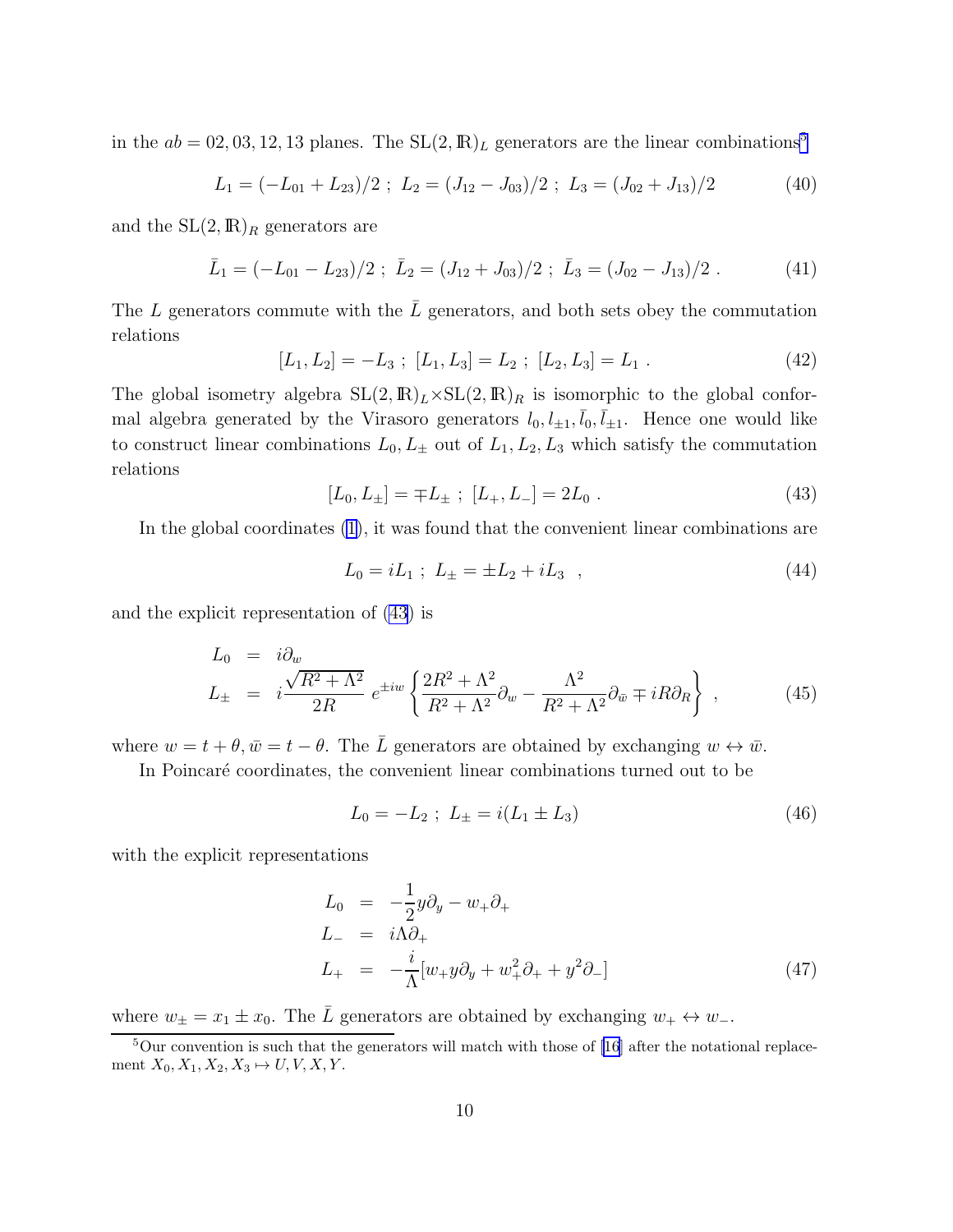Note that although both cases represent the same algebra [\(43\)](#page-10-0), they are different in one aspect.In the global coordinates, ([45](#page-10-0)) gives a hermitian  $L_0$ , and  $L_{\pm}$  are adjoint operators:  $L_+^{\dagger} = L_ L_+^{\dagger} = L_ L_+^{\dagger} = L_-$ . (This corresponds to the convention in [[27\]](#page-22-0).) Near the boundary  $(R \to \infty)$ , the generators  $L_0, L_{\pm}$  reduce to the asymptotic symmetry generators  $l_0, l_{\pm 1}$ . Thus,  $L_0, L_{\pm}$ represent the bulk extensions of the generators of the global conformal transformations. However, in Poincaré coordinates,  $L_0$  is antihermitian, and  $L_{\pm}$  are not adjoint operators. The reason for the difference is that in global coordinates  $L_0 \sim L_1$ , but in Poincaré coordinates  $L_0 \sim L_2$ . One can see that only if  $L_0 \sim L_1$ , it is possible to construct linear combinations of  $L_{1,2,3}$  such that  $L_0$  is hermitian and  $L_{\pm}$  are adjoint operators. The transformation from global to Poincar´e coordinates induces a linear transformation in the  $SL(2,\mathbb{R})_L\times SL(2,\mathbb{R})_R$  algebra, the basis transforming according to [\(46](#page-10-0)) and [\(44\)](#page-10-0). As a result, the hermiticity properties of the generators are altered. The lesson is that one should be careful in discussing the unitarity properties of the bulk and boundary states corresponding to the Poincaré modes.

What is the representation of [\(43\)](#page-10-0) in the BTZ coordinates [\(3](#page-3-0))? The easiest way to find the representation is to start from the global coordinate representation [\(45](#page-10-0)), and use the analytic continuation trick [\(12\)](#page-4-0). The result is

$$
L_0 = -\partial_{\hat{w}}
$$
  
\n
$$
L_{\pm} = -\frac{\sqrt{\hat{r}^2 - \Lambda^2}}{2\hat{r}} e^{\pm \hat{w}} \left\{ \frac{2\hat{r}^2 - \Lambda^2}{\hat{r}^2 - \Lambda^2} \partial_{\hat{w}} + \frac{\Lambda^2}{\hat{r}^2 - \Lambda^2} \partial_{\hat{\bar{w}}} \mp \hat{r} \partial_{\hat{r}} \right\},
$$
\n(48)

where  $\hat{w} = \hat{t} + \hat{\phi}, \hat{w} = \hat{t} - \hat{\phi}$ . Another way to derive these is to use [\(3](#page-3-0)) and to find suitable linear combinations of [\(40](#page-10-0)). The linear combinations are now

$$
L_0 = -L_3 \; ; \; L_{\pm} = L_1 \mp L_2 \; . \tag{49}
$$

As in the Poincaré representation,  $L_0$  is antihermitian, and  $L_{\pm}$  are not adjoint operators. The linear transformation between the global generators [\(45](#page-10-0)) and (48) can be found from (49) and([44\)](#page-10-0).

The asymptotic symmetry generators in the BTZ coordinates are equally easy to find.The BTZ metric ([4\)](#page-3-0) has the same asymptotic form as the  $AdS<sub>3</sub>$  metric [\(1](#page-3-0)), so the asymptoticgenerators  $l_n, \bar{l}_n$  are obtained from ([38\)](#page-9-0) by replacing  $R, \theta$  with  $\hat{r}, \hat{\phi}$ .

The generators  $(48)$  correspond to the global symmetries of the  $AdS<sub>3</sub>$  space. An important point however is that after the periodic identifications, [\(8\)](#page-4-0),[\(11](#page-4-0)), the global isometry group is no longer  $SL(2,\mathbb{R})_L\times SL(2,\mathbb{R})_R$ , but a subgroup. In the BTZ spacetime the global Killing vectors are  $\partial/\partial_t$ ,  $\partial/\partial_\phi$  or  $\partial/\partial_{\hat{t}}$ ,  $\partial/\partial_{\hat{\phi}}$ . These generate time translations and rotations. So the global isometry group is broken to  $\mathbb{R}\times$ SO(2). The corresponding generators above are  $L_0$  and  $\bar{L}_0$ , while  $L_{\pm}$ ,  $\bar{L}_{\pm}$  no longer generate global spacetime symmetry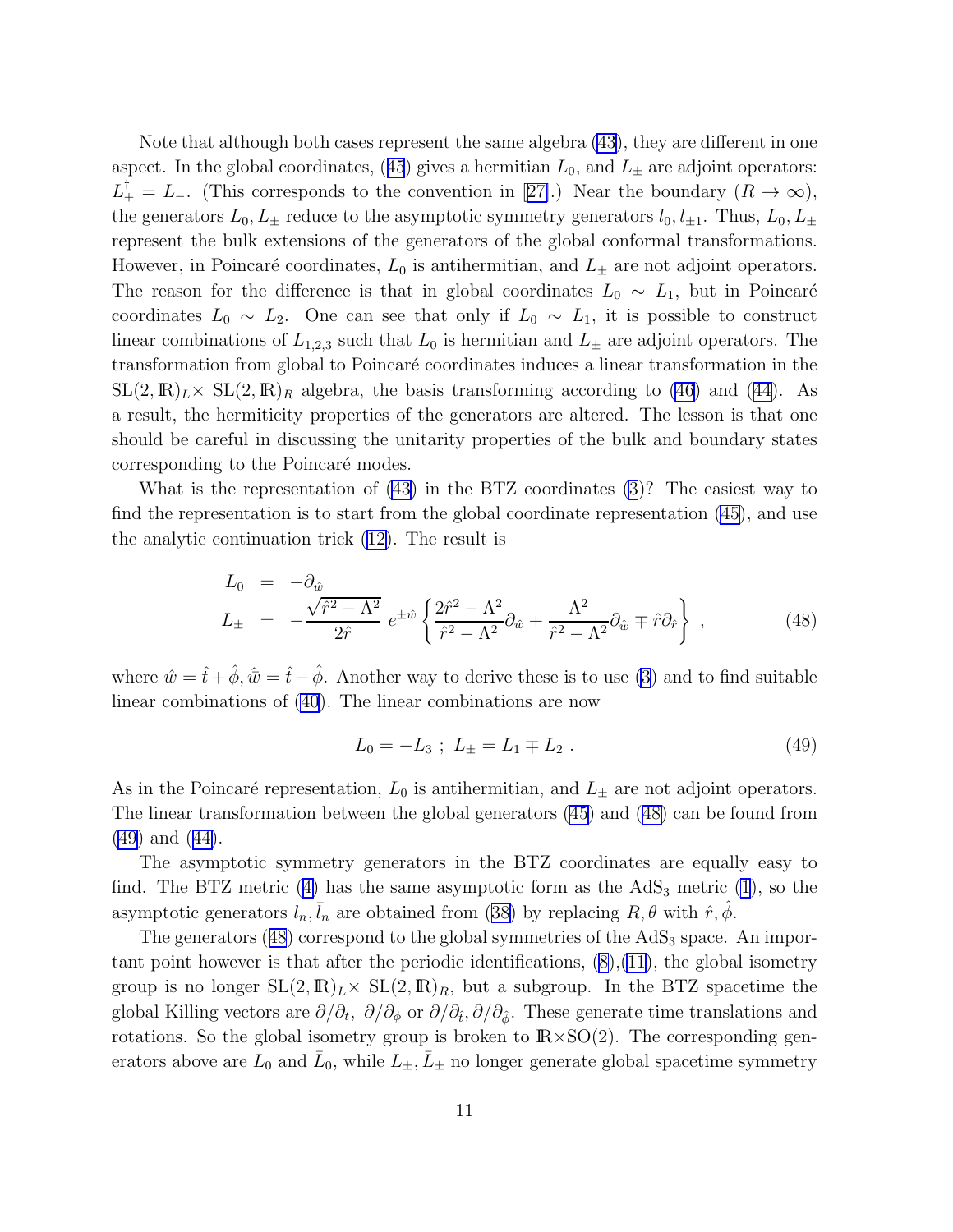<span id="page-12-0"></span>transformations. Thus, we can redefine the global isometry generators to be  $-2iL_0$  and  $-2i\bar{L}_0$ , these are hermitian and equal to the asymptotic Virasoro generators  $l_0$  and  $\bar{l}_0$ . Note that the vacuum state  $|0\rangle$  of the CFT has to respect the global symmetries of the bulk. In the AdS<sub>3</sub> case this means the condition  $l_n|0\rangle = 0$  for  $n = 0, \pm 1$ . However, after the periodic identifications it is sufficient that  $l_0|0\rangle = 0$  only. (Similarly for *l*'s.)

## 5 Mode Solutions

In Lorentz signature, the field equations of massive scalar fields in AdS backgrounds have both non-normalizable and normalizable solutions. Explicit forms of normalizable solutions in AdS spacetimes have been worked out in[[24](#page-22-0), [25](#page-22-0), [26,](#page-22-0) [16\]](#page-21-0). We will now study the mode solutions for massive scalar fields in non-extremal and extremal BTZ black hole backgrounds. In the non-extremal case, the mode solutions have been studied before in [\[17, 19, 20](#page-21-0)] but these studies have used different boundary conditions from the ones that we will adopt. Our goal is to classify the modes into non-normalizable and normalizable modes, the former being fixed classical backgrounds that give source terms in the boundary theory, while the latter are quantized and correspond to states in the boundary theory.

The scalar field equation is

$$
\Box \Phi = \mu^2 / \Lambda^2 \Phi \tag{50}
$$

where  $\Box$  is the d'Alembertian in the appropriate coordinate system, and  $\mu^2$  stands for the mass<sup>2</sup> and coupling to the Ricci scalar  $\mathcal{R}$ ,

$$
\mu^2 \equiv m^2 + \lambda \mathcal{R} = m^2 - \frac{6\lambda}{\Lambda^2} \,. \tag{51}
$$

For example,  $\lambda = 0$  (1/8) for minimally (conformally) coupled scalars. The mass term  $m^2$ includes contributions from the Kaluza-Klein reduction, if we have started from higher dimensions, *e.g.*  $BTZ \times S^3 \times M_4$  would be relevant for the D1+D5 system.

#### 5.1 Global Isometries

In solving the equation (50), we can make use of the global isometries generated by  $\partial/\partial_t$ ,  $\partial/\partial_\phi$  and make the separation of variables

$$
\Phi = e^{-i\omega t + i n\phi} f_{n\omega} \t{52}
$$

where  $f_{n\omega}$  only depends on the radial variable. If we make the periodic identification [\(8](#page-4-0)), n is quantized and takes integer values. We can now immediately see that in the non-extremal case the solutions  $\Phi_{n\omega}$  are eigenmodes of  $L_0$ ,  $\bar{L}_0$ . Both eigenvalues are imaginary, which is expected since we obtained the generators by an euclidian continuation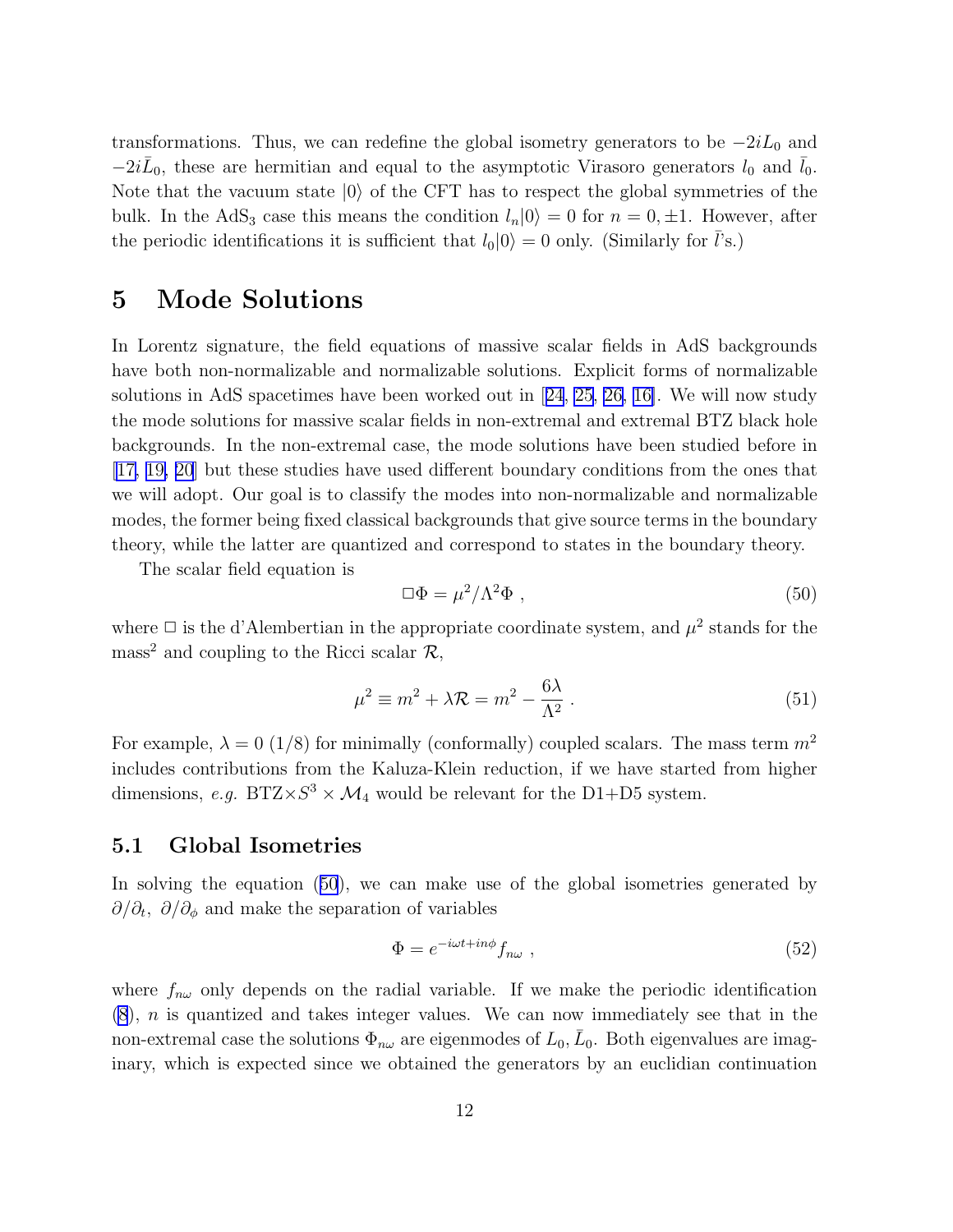<span id="page-13-0"></span>from the global generators([45](#page-10-0)) and they turned out to be antihermitian. Before the periodic identifications, the global symmetry is  $SL(2,\mathbb{R})_L\times SL(2,\mathbb{R})_R$ . Its representations inthe context of tachyon solutions of  $(50)$  $(50)$  $(50)$  and states of  $SL(2,\mathbb{R})$  WZW models have been discussedin [[18](#page-21-0)]. After the identifications, the global isometry group is  $\mathbb{R} \times \mathbb{S}(\mathbb{Q})$  generated by  $l_0 = 2i\partial_w$  and  $\bar{l}_0 = -2i\partial_{\bar{w}}$ . The modes belong to a representation labelled by real  $(l_0, \bar{l}_0)$  conformal weights  $(h, \bar{h})$ , with

$$
h = \omega - n/\Lambda
$$
  
\n
$$
\bar{h} = \omega + n/\Lambda.
$$
\n(53)

### 5.2 The non-extremal BTZ black hole

We first solve for mode solutions in the non-extremal black hole coordinate system([7\)](#page-4-0). In this case we can first follow the discussion by Ichinose and Satoh [\[17](#page-21-0)]. The d'Alembertian is

$$
\Box = -\frac{1}{r^2 N^2} \left[ r^2 \partial_t^2 - \left( \frac{r^2}{\Lambda^2} - M \right) \partial_\phi^2 + J \partial_t \partial_\phi \right] + \frac{1}{r} \partial_r (r N^2 \partial_r) \tag{54}
$$

.

where

$$
N^2 = \frac{(r^2 - r_+^2)(r^2 - r_-^2)}{\Lambda^2 r^2}
$$

Next,we use the global isometries and separate the variables as in ([52\)](#page-12-0). The function  $f_{n\omega}$ depends on the radial coordinate, we make a coordinate transformation and take it to be  $v = r^2/\Lambda^2$ . The field equation now reduces to the radial equation

$$
f''_{n\omega} + \frac{\Delta'}{\Delta} f'_{n\omega} + \frac{1}{4\Delta^2} \{ n(Mn - J\omega) - \mu^2 \Delta - (n^2 - \omega^2 \Lambda^2) \} f_{n\omega} = 0 ,
$$
 (55)

where

$$
\Delta \equiv (v - v_{+})(v - v_{-}) = (v - r_{+}^{2}/\Lambda^{2})(v - r_{-}^{2}/\Lambda^{2}) . \qquad (56)
$$

We then substitute the ansatz

$$
f_{n\omega} = (v - v_+)^{\alpha} (v - v_-)^{\beta} g_{n\omega} \tag{57}
$$

where the exponents  $\alpha, \beta$  are given by

$$
\alpha^2 = -\frac{1}{4(v_+ - v_-)^2} (r_+ \omega - r_- n/\Lambda)^2
$$
  

$$
\beta^2 = -\frac{1}{4(v_+ - v_-)^2} (r_- \omega - r_+ n/\Lambda)^2
$$
 (58)

and  $g_{n\omega}$  is a function of a rescaled radial variable

$$
u = \frac{v - v_-}{v_+ - v_-} \tag{59}
$$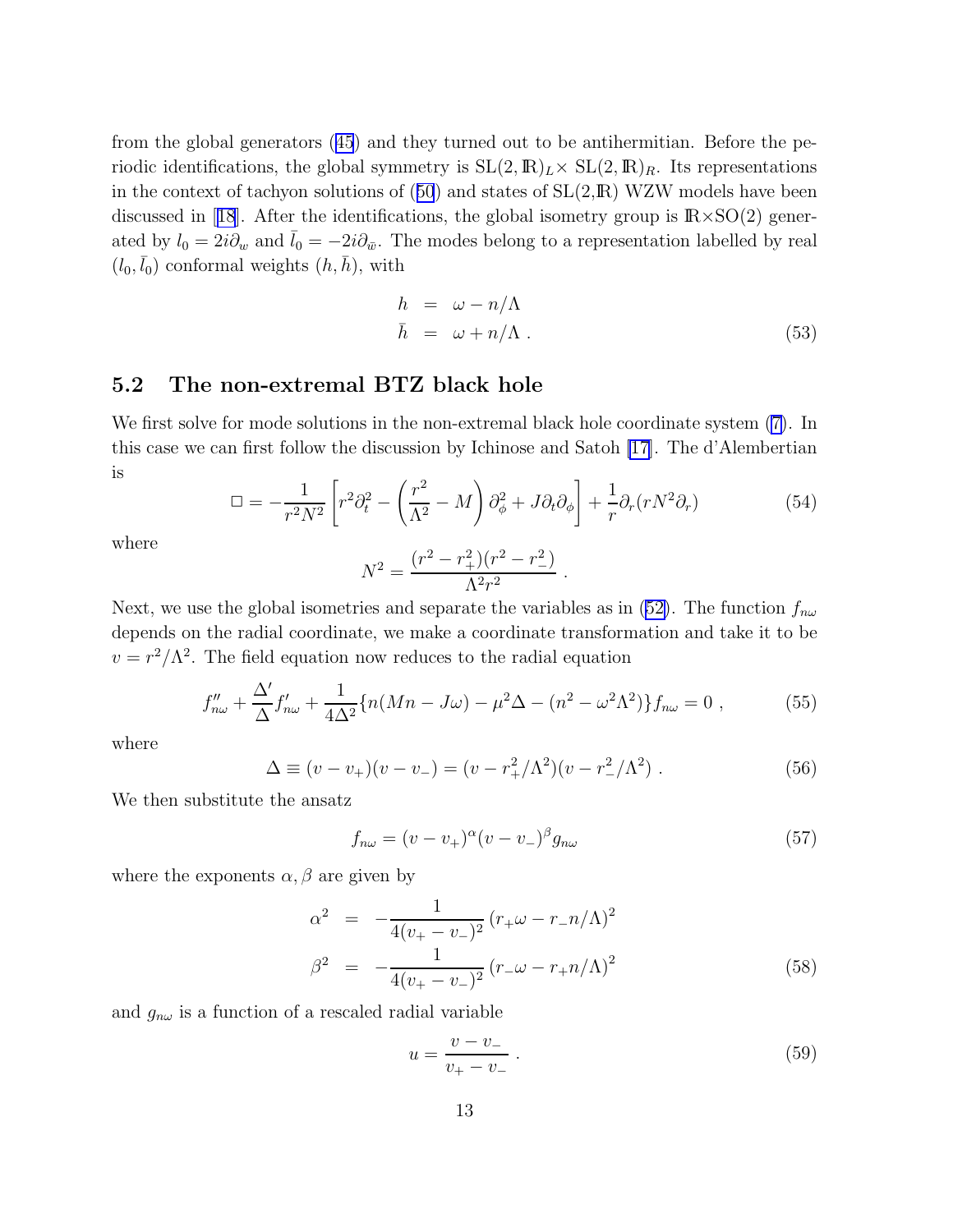<span id="page-14-0"></span>Note that in general  $\alpha, \beta$  are imaginary. Using the Hawking temperature  $T_H$  and angular velocityof the outer horizon  $\Omega_H$ , given by ([37\)](#page-8-0),  $\alpha$  becomes

$$
\alpha = \pm \frac{i}{4\pi T_H} \left( \omega - \Omega_H n \right) . \tag{60}
$$

This maps the radial equation to the hypergeometric equation

$$
u(1-u)g''_{n\omega} + \{c - (a+b+1)u\}g'_{n\omega} - abg_{n\omega} = 0,
$$
\n(61)

where the parameters are

$$
a = \alpha + \beta + h_{\pm}
$$
  
\n
$$
b = \alpha + \beta + h_{\mp}
$$
  
\n
$$
c = 2\beta + 1
$$
\n(62)

with

$$
h_{\pm} = \frac{1}{2}(1 \pm \nu) \equiv \frac{1}{2}(1 \pm \sqrt{1 + \mu^2}). \tag{63}
$$

Note that (63) is the same parameter as [\(17\)](#page-5-0) (with  $d = 2$ ). Here the coordinate u has the range  $1 \le u \le \infty$ , between the outer horizon and the boundary at infinity.

The solutions of (61) depend on the parameter  $\nu$ , in particular whether it is integer or not. Let us work out the solutions case by case.

#### 5.2.1  $\nu$  not integer

To find which solutions could be normalizable and which ones cannot, let us first investigate their behaviour near the boundary  $u = \infty$ . In this region, the two linearly independent solutions for the radial modes are labelled by  $h_{\pm}$ , they are

$$
f_{n\omega}^{(+)} = (u-1)^{\alpha} u^{-h_{+}-\alpha} F(\alpha + \beta + h_{+}, \alpha - \beta + h_{+}; 1 + \nu; u^{-1})
$$
  
\n
$$
f_{n\omega}^{(-)} = (u-1)^{\alpha} u^{-h_{-}-\alpha} F(\alpha + \beta + h_{-}, \alpha - \beta + h_{-}; 1 - \nu; u^{-1})
$$
\n(64)

where we have used the radial variable  $u$ .  $F$  is a hypergeometric function. The asymptotic behaviour near the boundary is

$$
f_{n\omega}^{(+)} \sim u^{-h_{+}}
$$
  
\n
$$
f_{n\omega}^{(-)} \sim u^{-h_{-}}
$$
\n(65)

Now recall  $h_{\pm} = (1 \pm \nu)/2$ . Thus, for  $\nu > 1$ ,  $\Phi_{n\omega}^{(+)}$  is a candidate normalizable mode, and  $\Phi_{n\omega}^{(-)}$  is the non-normalizable mode coupling to operators of dimension  $2h_+$  in the boundary theory. However, for  $0 < \nu < 1$ , both modes are well behaved at the boundary. The situation is therefore similar to the global mode case in [\[16\]](#page-21-0).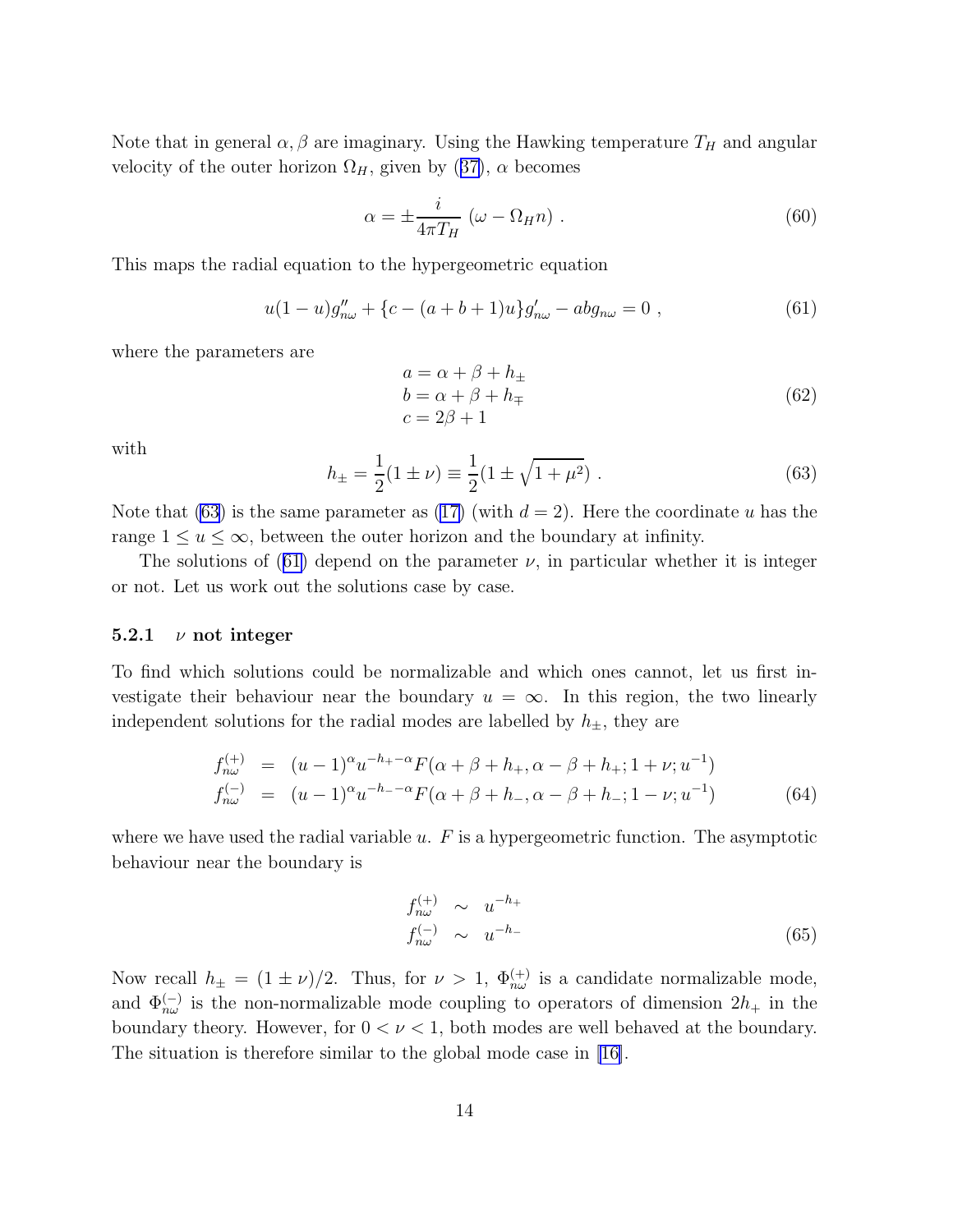<span id="page-15-0"></span>Let us now examine the behaviour of the modes  $\Phi^{(\pm)}$  close to the outer horizon  $u = 1.6$ Using the linear transformation relations of the hypergeometric functions, we find,

$$
f_{n\omega}^{(\pm)} = A_{\pm} (u - 1)^{\alpha} u^{\beta} F(\alpha + \beta + h_{\pm}, \alpha + \beta + h_{\mp}; 2\alpha + 1; 1 - u)
$$
  
+
$$
B_{\pm} (u - 1)^{-\alpha} u^{-\beta} F(-\alpha - \beta + h_{\pm}, -\alpha - \beta + h_{\mp}; -2\alpha + 1; 1 - u) ,
$$
(66)

where

$$
A_{\pm} = \frac{\Gamma(1 \pm \nu)\Gamma(-2\alpha)}{\Gamma(-\alpha - \beta + h_{\pm})\Gamma(-\alpha + \beta + h_{\pm})}
$$
  
\n
$$
B_{\pm} = \frac{\Gamma(1 \pm \nu)\Gamma(2\alpha)}{\Gamma(\alpha + \beta + h_{\pm})\Gamma(\alpha - \beta + h_{\pm})}.
$$
 (67)

Note that unlike the global modes in [\[16\]](#page-21-0), in this case the denominators of the two coefficients have no poles, since  $\alpha$ ,  $\beta$  are imaginary. In fact, we can see that the coefficients, and hence the two terms in (66) are complex conjugates. Hence, near the horizon the modes have the behaviour

$$
f^{(\pm)} \sim e^{i\theta_0} (u-1)^\alpha + e^{-i\theta} (u-1)^{-\alpha}
$$
 (68)

where the phase factor  $\theta_0$  is given by the ratio of the two coefficients (67).Introducing a "tortoise coordinate"  $r_* = \frac{1}{4\pi T}$  $\frac{1}{4\pi T_H} \ln(u-1)$ , we can write the normalizable modes  $\Phi_{n\omega}^{(+)}$  in the form

$$
\Phi_{n\omega}^{(+)} \sim e^{-i\omega t + in\phi} \cos[(\omega - \Omega_H n) r_* + \theta_0]
$$
\n(69)

where we recognize the solution as a superposition of infalling and outgoing plane waves, with a relative phase shift  $2\theta_0$ . It is then obvious that the radial component of the scalar current vanishes near the horizon. This is the natural boundary condition to satisfy. Ichinose and Satoh [\[17\]](#page-21-0) were interested in the geometric entropy associated with the scalar field and used a different boundary condition. They introduced an ultraviolet cutoff and imposed Dirichlet boundary conditions at a stretched horizon, thereby obtaining the correct logarithmic divergence for the associated geometric entropy. This boundary condition would imply quantized frequencies, but is not the correct one to impose in the present setup. In our case the frequencies (and thus the conformal weights  $h, h$ ) will remain continuous. We also remark that the modes in (69) are related to the BTZ Kruskal modes in the same manner as for Schwarzschild black holes the asymptotic "out" modes

<sup>6</sup> At this point a reader familiar with the global mode analysis of [\[16](#page-21-0)] might wonder why we are not analyzing the two regions in the reverse order. This is because in [\[16\]](#page-21-0) it was more important that the modes were well behaved in the origin, whereas in our case the behaviour at the boundary is more important. Note also the difference with the absorption coefficient calculations. There the primary boundary condition is that there are only infalling waves at the horizon; the solution near the boundary will then be a superposition of a non-normalizable and a normalizable mode, see [\[20](#page-21-0)].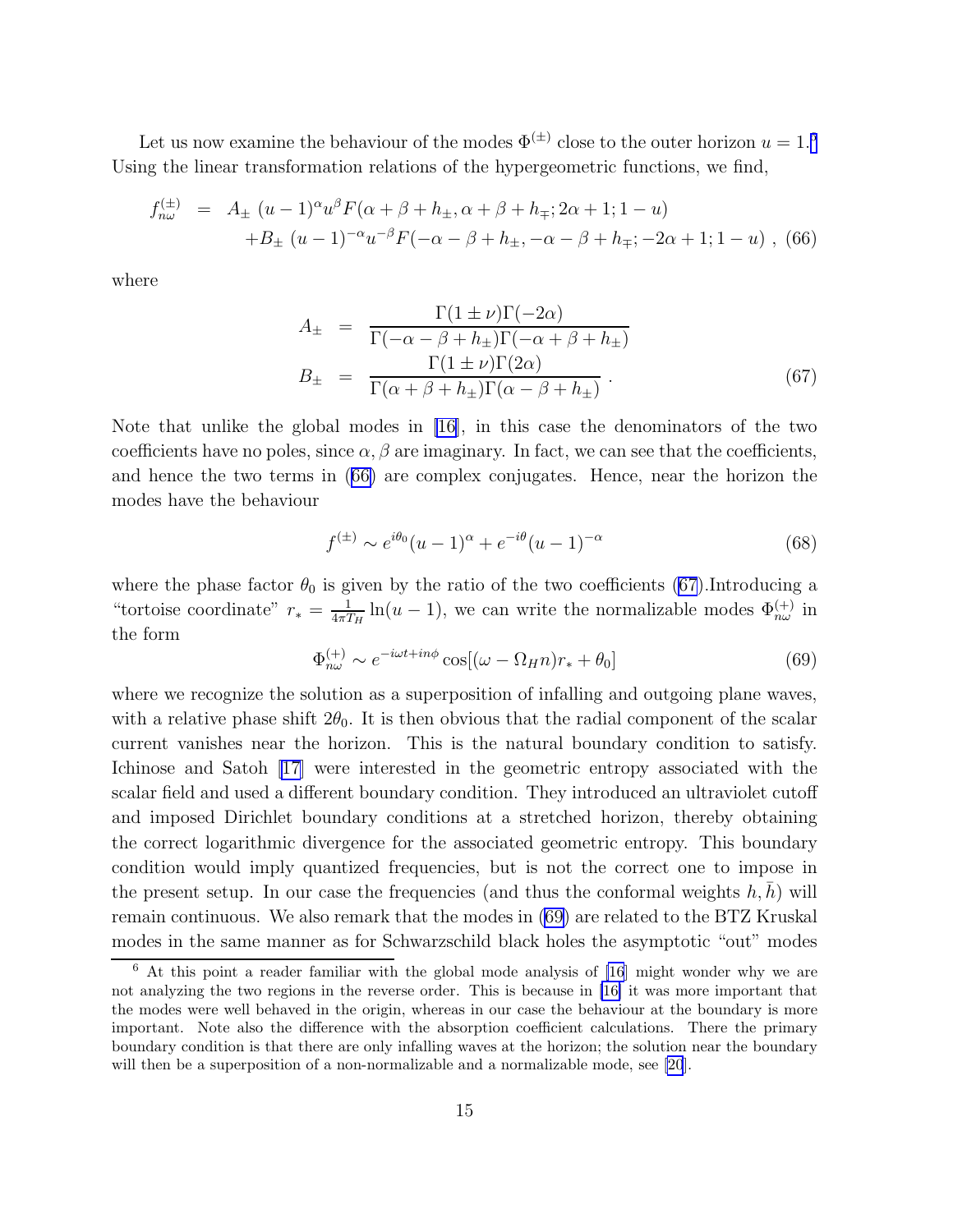are related to the Kruskal modes. If the scalar field is in a vacuum state with respect to the Kruskal modes, the Hartle-Hawking vacuum, the modes([69\)](#page-15-0) are thermally excited at the BTZ Hawking temperature  $T_H$ . Note however that in section 3 the two-point point function [\(34\)](#page-8-0) was evaluated at the Poincaré vacuum. Thus it would be interesting to see what is the relation of the Hartle-Hawking and Poincaré vacuum.

### 5.2.2  $\nu$  a nonnegative integer

For completeness, we investigate also the case  $\nu$  a nonnegative integer, not studied in [[17\]](#page-21-0). To investigate the behaviour at the boundary, it is convenient to map the equation [\(61](#page-14-0)) into a new one involving a coordinate  $w = 1/(1 - u)$  and a rescaled mode function  $\bar{g}_{n\omega} = w^{-a} g_{n\omega}$  where a is the parameter given by [\(62](#page-14-0)). The resulting equation is

$$
w(1-w)\bar{g}_{n\omega}'' + [C - (A + B + 1)w]\bar{g}_{n\omega}' - AB\bar{g}_{n\omega} = 0 \tag{70}
$$

where<sup>7</sup>

$$
A = \alpha + \beta + h_-
$$
  
\n
$$
B = -\alpha + \beta + h_-
$$
  
\n
$$
C = 2h_- = 1 - \nu
$$
\n(71)

The boundary now corresponds to  $w = 0$ . Consider first the case  $\nu = 0$ . In the boundary region we have the two linearly independent solutions

$$
\bar{g}^{(1)}_{n\omega} = F(A, B; 1; w) \tag{72}
$$

$$
\bar{g}_{n\omega}^{(2)} = \ln w \ F(A, B; 1; w) + \sum_{l=1}^{\infty} k_l w^l \ , \tag{73}
$$

with the coefficients

$$
k_l \equiv \frac{(A)_l(B)_l}{(l!)^2} [\psi(A+l) - \psi(A) + \psi(B+l) - \psi(B) - 2\psi(l+1) + 2\psi(l)].
$$

Therefore, the asymptotic behaviour of the corresponding radial modes  $f_{n\omega}^{(1,2)}$  is found to be

$$
f_{n\omega}^{(1)} \sim \frac{1}{\sqrt{u}} \to 0
$$
  

$$
f_{n\omega}^{(2)} \sim \frac{\ln u}{\sqrt{u}} \to 0.
$$
 (74)

Both modes vanish at the boundary, and correspond to normalizable modes. The situation is then similar to the case  $0 < \nu < 1$ . If  $\nu = 1, 2, \ldots$ , the two linearly independent solutions

<sup>&</sup>lt;sup>7</sup>We have chosen  $b \geq a$ .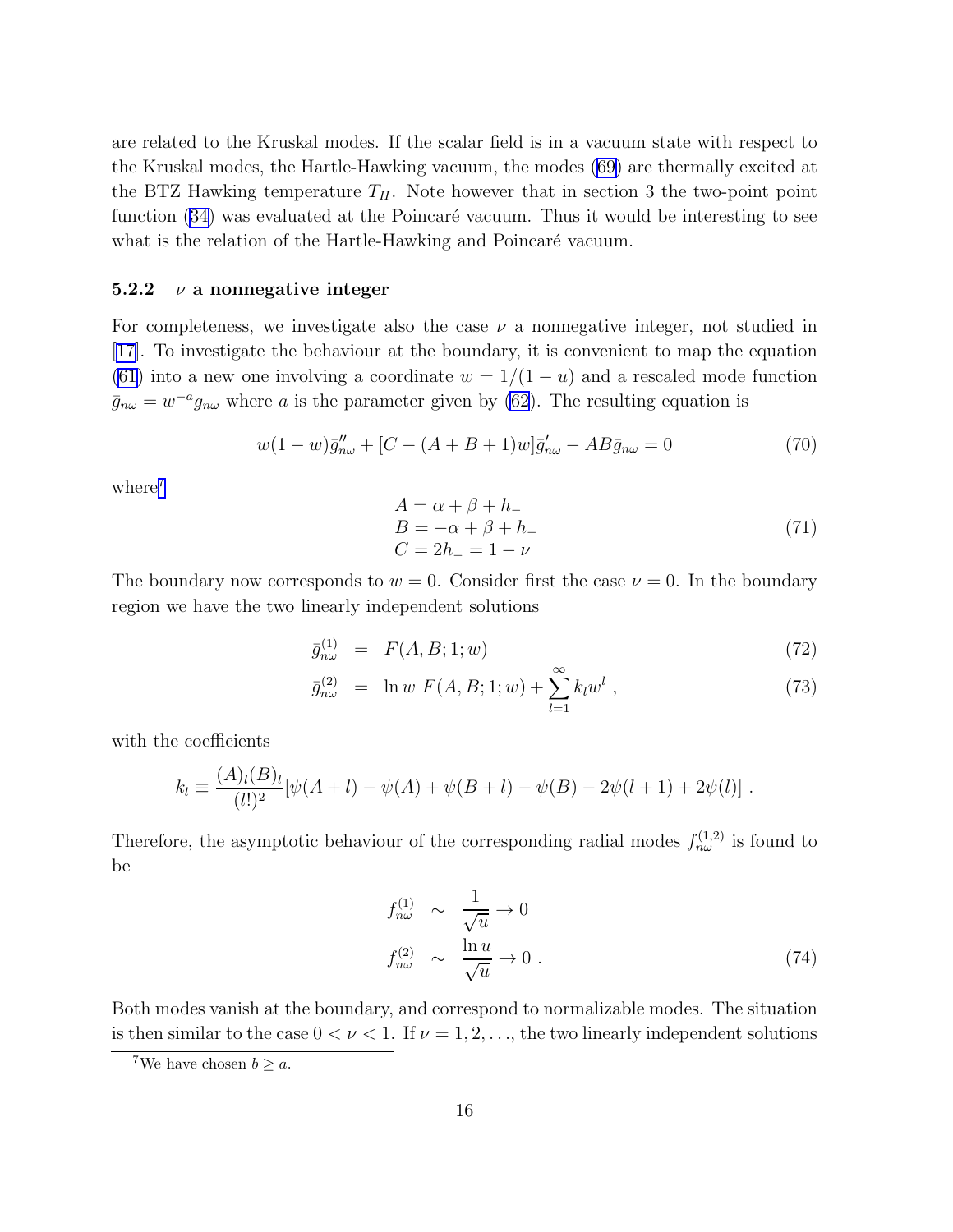are

$$
\bar{g}_{n\omega}^{(1)} = w^{\nu} F(A + \nu, B + \nu; 1 + \nu; w) \n\bar{g}_{n\omega}^{(2)} = \ln w \, \bar{g}_{n\omega}^{(1)} + \sum_{n=1}^{\infty} k_{n,\nu} w^n - \sum_{n=1}^{\nu} l_n w^{\nu - n} ,
$$
\n(75)

with the coefficients

$$
k_{n,\nu} \equiv \frac{(A+\nu)_n (B+\nu)_n}{(1+\nu)_n n!} [\psi(A+\nu+n) - \psi(A+\nu) \n\psi(B+\nu+n) - \psi(B+\nu) - \psi(\nu+1+n) + \psi(\nu+1) - \psi(1)]
$$
\n
$$
l_n \equiv \frac{(n-1)!(-\nu)_n}{(1-A-\nu)_n (1-B-\nu)_n}
$$
\n(76)

where  $(-\nu)_n \equiv (-\nu)(\nu-1)\cdots(-\nu+n-1)$ . In particular, one can check that the coefficient  $l_n$  multiplying a term  $w^0$  is nonvanishing. The asymptotic behaviour near the boundary can then be found to satisfy

$$
f_{n\omega}^{(1)} \sim u^{-h_+} \tag{77}
$$

$$
f_{n\omega}^{(2)} \sim u^{-h_{-}}.
$$
\n
$$
(78)
$$

Thus,  $f^{(1)}$  is the candidate normalizable mode, and  $f^{(2)}$  is the candidate non-normalizable mode coupling to a boundary operator of dimension  $2h_{+}$ .

Using the linear transformation relations, one can find the behaviour of the mode  $f^{(1)}$ near the horizon,  $w \to \infty$ . After some algebra, one can see that it will again be a sum of two complex conjugate terms, with the familiar form

$$
f_{n\omega}^{(1)} \sim e^{i\theta_0} (u-1)^\alpha + e^{-i\theta_0} (u-1)^{-\alpha} . \tag{79}
$$

Again, it is a superposition of infalling and outgoing waves, and the radial component of the flux vanishes.

#### 5.3 The extremal BTZ black hole

We now find the mode solutions in the extremal case. In this case the two regular singular points of the radial differential equation at the two horizons will merge, and the equation can be mapped to a confluent hypergeometric differential equation. Let us start again from the radial equation [\(55\)](#page-13-0). For the extremal black hole,  $J = M\Lambda$ , and

$$
\Delta = (v - v_0)^2 = (\frac{r^2}{\Lambda^2} - M/2) \; .
$$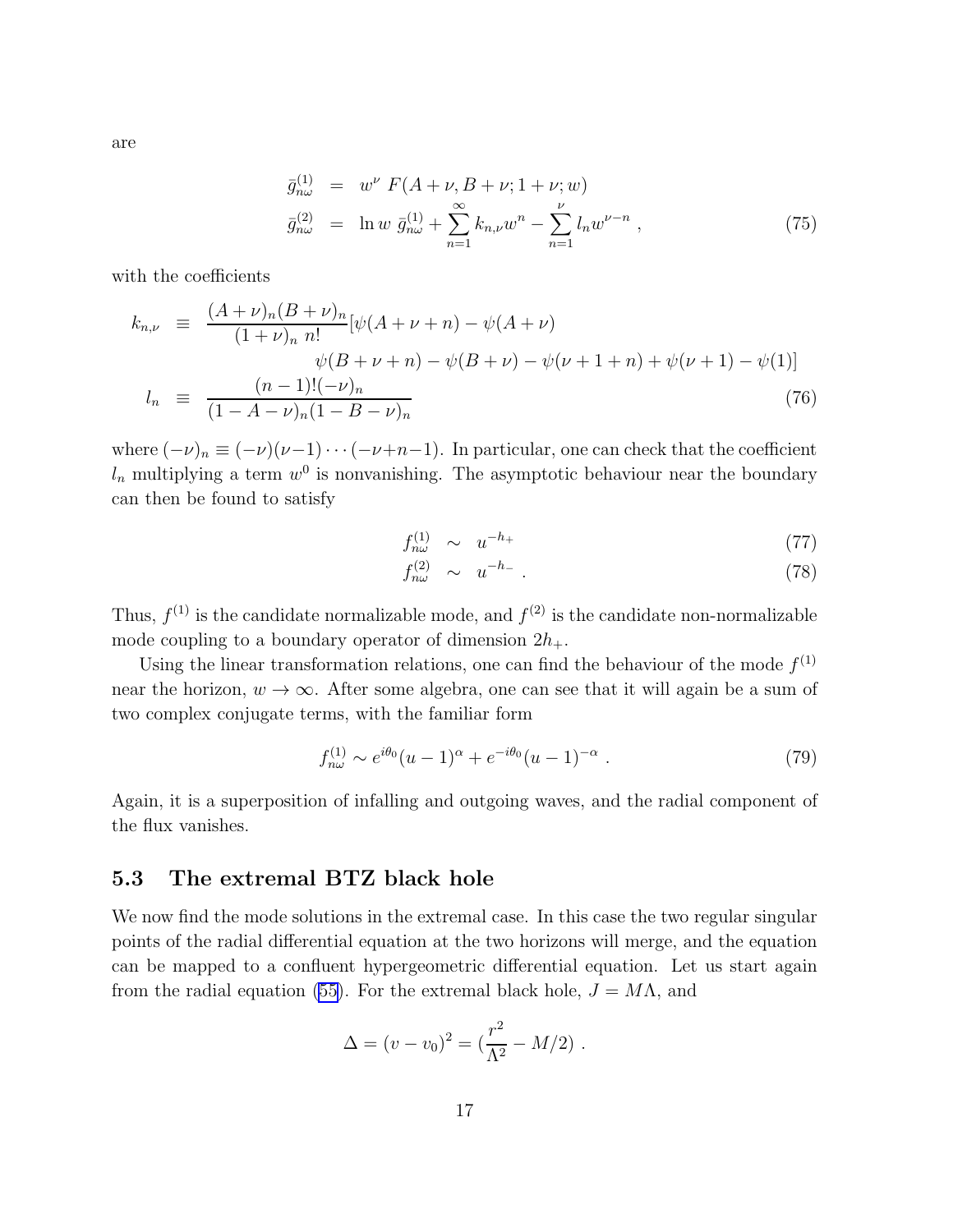We first define a variable  $x = 1/(v - v_0)$ , for which the radial equation [\(55\)](#page-13-0) takes the form

$$
f'' + \frac{1}{4}(A^2 - Bx^{-1} - \mu^2 x^{-2})f = 0,
$$
\n(80)

with the parameters

$$
A2 \equiv r_02(\omega - \Omega_H n)2
$$
  
\n
$$
B \equiv \Lambda2(\omega2 - \Omega_H^2 n2) . \tag{81}
$$

where  $\Omega_H = 1/\Lambda$  is the angular velocity and  $r_0 = \sqrt{M\Lambda^2/2}$  is the radius of the horizon.

Next, we rewrite the equation (80) as a Whittaker equation, using a new variable  $y = iAx$ :

$$
f'' + \left(-\frac{1}{4} + \frac{\kappa}{y} + \frac{\frac{1}{4} - \lambda^2}{y^2}\right)f = 0
$$
\n(82)

where the parameters are

$$
\kappa \equiv iB/A = i\frac{\Lambda^2}{r_0^2}(\omega + \Omega_H n)
$$
  
\n
$$
\frac{1}{4} - \lambda^2 \equiv -\frac{1}{4}\mu^2
$$
 (83)

The last equation gives  $\lambda = \lambda_{\pm} \equiv \pm \sqrt{1 + \mu^2}/2$ . Note that we could have flipped the sign in the definitions of y and  $\kappa$ . Thus, a convenient choice for the two linearly independent solutions of (82) is

$$
f^{(+)} = M_{\kappa,\lambda_{+}}(y) + M_{-\kappa,\lambda_{+}}(-y)
$$
  

$$
f^{(-)} = M_{\kappa,\lambda_{-}}(y) + M_{-\kappa,\lambda_{-}}(-y),
$$
 (84)

where  $M_{\kappa,\lambda}(y)$  is a Whittaker function [\[28](#page-22-0)]. We chose both of the solutions to be real valued. The radial functions have the following asymptotic behaviour at the boundary

$$
f_{n\omega}^{(+)} \sim r^{-2h_{+}}
$$
  
\n
$$
f_{n\omega}^{(-)} \sim r^{-2h_{-}}.
$$
\n(85)

 $f<sup>(-)</sup>$  blows up at the boundary and is the candidate non-normalizable mode, whereas  $f<sup>(+)</sup>$ </sup> decays and is the candidate normalizable mode. Near the horizon  $f^{(+)}$  has an oscillatory behavior characterized by

$$
M_{\kappa,\lambda}(y) \sim e^{y/2} y^{-\kappa} \tag{86}
$$

The radial current vanishes since  $f^{(+)}$  was chosen to be real.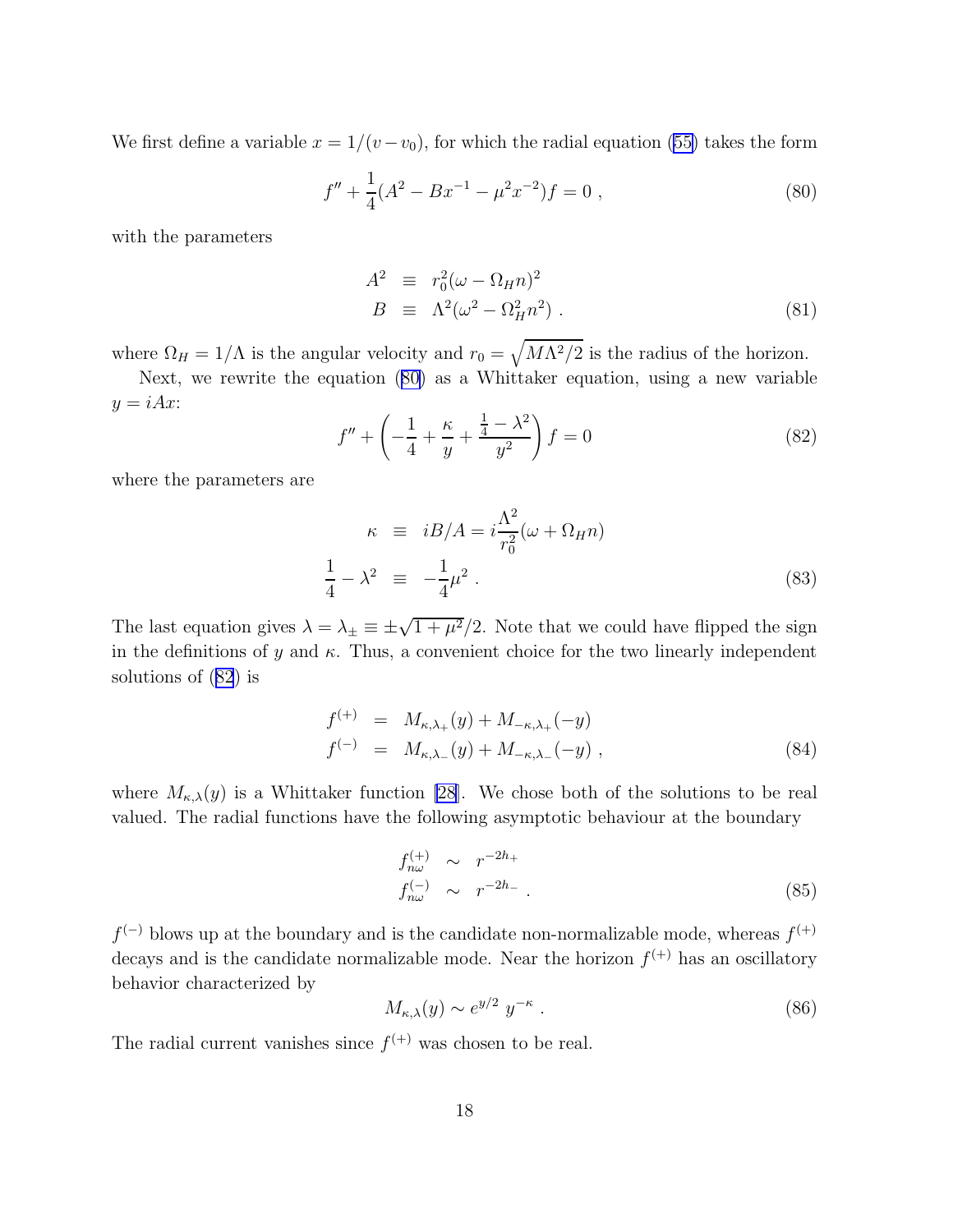### <span id="page-19-0"></span>6 Summary

We studied various features of the bulk-boundary correspondence in BTZ black hole spacetimes. We evaluated the bulk-boundary Green's function for massive scalar fields in the region far from the outer horizon, and used it to calculate the Poincaré vacuum two-point function for operators in the boundary theory which couple to the boundary values of the scalar field in BTZ coordinates. The two-point function satisfies thermal boundary conditions, signaling that the Poincare vacuum looks like a thermal bath at the Hawking temperature  $T_H$  of the black hole.

Then, we reviewed symmetry properties of BTZ black holes and examined mode solutions to the massive field equations in non-extremal and extremal backgrounds. The goal was to classify the solutions into non-normalizable and normalizable modes according to the Lorentzian version[[16](#page-21-0)] of Maldacena's conjecture. This is a technical step, but we expect the knowledge of the modes to be useful in further studies of BTZ black holes, especially because the normalizable modes are thought to correspond to states in the Hilbert space of the boundary theory. They are analogous to the Schwarzschild modes for the familiar three dimensional black holes. Such modes play a central role in studies of black hole evaporation, so the hope is that understanding them as states in the boundary theory will be helpful for the discussion of the evaporation process purely in the boundary theory, according to the holographic principle.

### Acknowledgements

I would like to thank Per Kraus for several useful discussions, and U. Danielsson, E. Gimon, M. Gremm, M. Kruczenski, J. Louko, and J.-G. Zhou for helpful comments.

## References

- [1] J. Maldacena, "The large N limit of superconformal field theories and supergravity", [hep-th/9711200](http://arxiv.org/abs/hep-th/9711200).
- [2] S.S. Gubser, I.R. Klebanov and A.M. Polyakov, "Gauge theory correlators from non-critical string theory", [hep-th/9802109](http://arxiv.org/abs/hep-th/9802109).
- [3] E. Witten, "Anti-de Sitter space and holography", [hep-th/9802150](http://arxiv.org/abs/hep-th/9802150).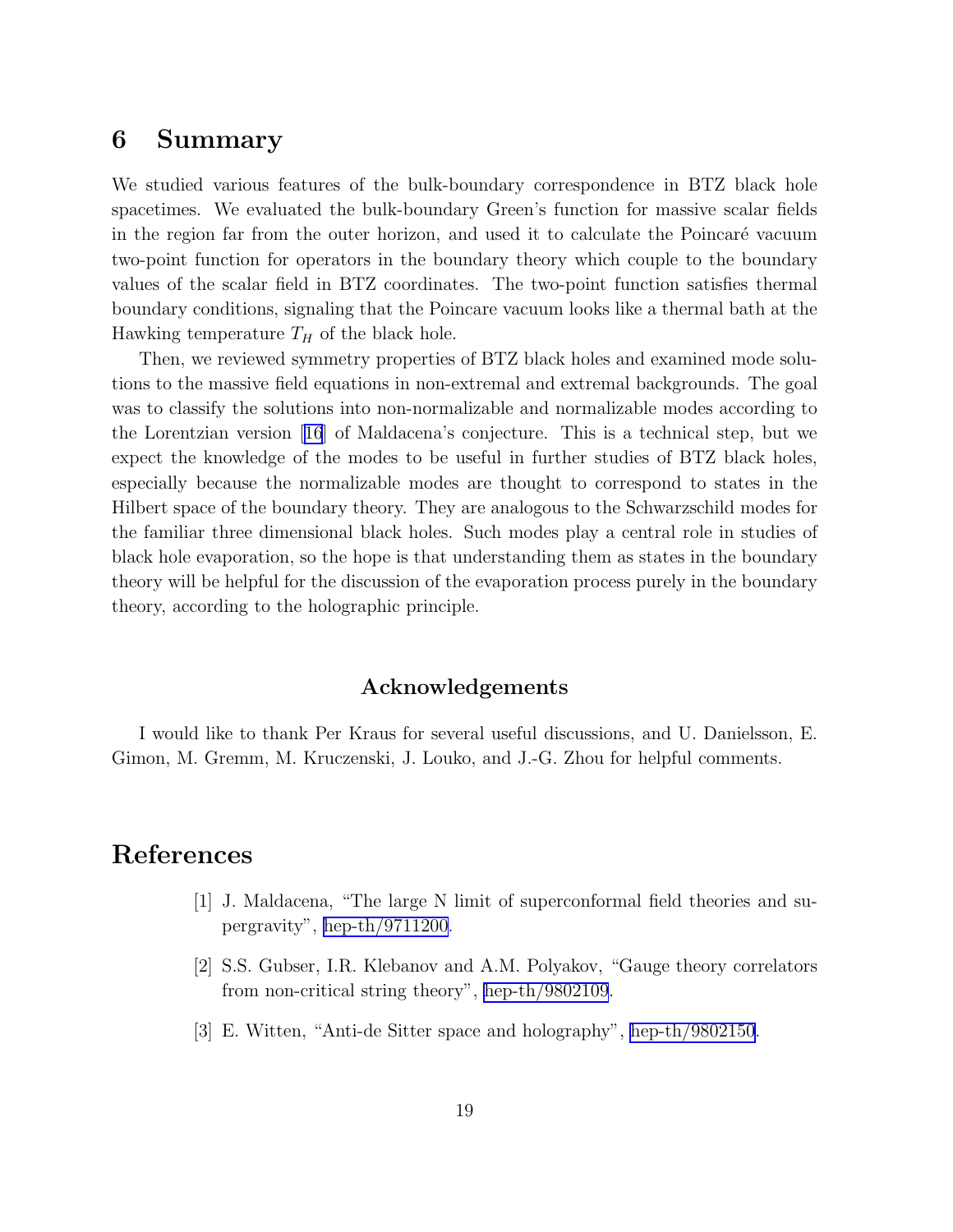- <span id="page-20-0"></span>[4] M. Henningson and K. Sfetsos, [hep-th/9803251](http://arxiv.org/abs/hep-th/9803251); W. Muck and K. Viswanathan, [hep-th/9804035](http://arxiv.org/abs/hep-th/9804035), [hep-th/9805145](http://arxiv.org/abs/hep-th/9805145); D.Z. Freedman, S.D. Mathur, A. Matusis, and L. Rastelli, [hep-th/9804058;](http://arxiv.org/abs/hep-th/9804058) H. Liu and A. Tseytlin, [hep-th/9804083](http://arxiv.org/abs/hep-th/9804083); T. Banks and M. Green, [hep-th/9804170](http://arxiv.org/abs/hep-th/9804170); G. Chalmers, H. Nastase, K. Schalm, and R. Siebelink, [hep-th/9805105](http://arxiv.org/abs/hep-th/9805105); A. Chezelbash, K. Kaviani, S. Parvizi, and A. Fatollahi, [hep-th/9805162;](http://arxiv.org/abs/hep-th/9805162) S.N. Solodukhin, [hep-th/9806004](http://arxiv.org/abs/hep-th/9806004); S. Lee, S. Minwalla, M. Rangamani, and N. Seiberg, [hep-th/9806074](http://arxiv.org/abs/hep-th/9806074); G. Arutyunov and S. Frolov, [hep-th/9806216](http://arxiv.org/abs/hep-th/9806216); H. Liu and A.A. Tseytlin, [hep-th/9807097;](http://arxiv.org/abs/hep-th/9807097) E. D'Hoker, D.Z. Freedman, and W. Skiba, [hep-th/9807098](http://arxiv.org/abs/hep-th/9807098); D.Z. Freedman, S.D. Mathur, A. Matusis, and L. Rastelli, [hep-th/9808006](http://arxiv.org/abs/hep-th/9808006).
- [5] J. Maldacena, Phys. Rev. Lett. 80 (1998) 4859([hep-th/9803002\)](http://arxiv.org/abs/hep-th/9803002); S.-J. Rey and J. Yee, [hep-th/9803001;](http://arxiv.org/abs/hep-th/9803001) J. Minahan, [hep-th/9803111](http://arxiv.org/abs/hep-th/9803111); A. Brandhuber, N. Itzhaki, J. Sonnenschein, and S. Yankielowicz, [hep-th/9803137](http://arxiv.org/abs/hep-th/9803137), [hep-th/9803263,](http://arxiv.org/abs/hep-th/9803263) [hep-th/9806158;](http://arxiv.org/abs/hep-th/9806158) A. Volovich, [hep-th/9803220;](http://arxiv.org/abs/hep-th/9803220) M. Li, [hep](http://arxiv.org/abs/hep-th/9803252)[th/9803252,](http://arxiv.org/abs/hep-th/9803252) [hep-th/9804175;](http://arxiv.org/abs/hep-th/9804175) U.H. Danielsson and A.P. Polychronakos, [hep](http://arxiv.org/abs/hep-th/9804141)[th/9804141;](http://arxiv.org/abs/hep-th/9804141) Y. Imamura, [hep-th/9806162](http://arxiv.org/abs/hep-th/9806162); J.A. Minahan and N. Warner, [hep-th/9805104;](http://arxiv.org/abs/hep-th/9805104) E. Gimon and M. Gremm, to appear.
- [6] C.R. Stephens, G. 't Hooft, and B.F. Whiting, "Black hole evaporation without information loss", Class. Quant. Grav. 11 (1994) 621([gr-qc/9310006\)](http://arxiv.org/abs/gr-qc/9310006).
- [7] L. Susskind, "The world as a hologram", J. Math. Phys 36 (1995) 6377 [\(hep-th/9409089](http://arxiv.org/abs/hep-th/9409089)).
- [8] L. Susskind and E. Witten, "The holographic bound in anti-de Sitter space", [hep-th/9805114.](http://arxiv.org/abs/hep-th/9805114)
- [9] S.W. Hawking and D. Page, "Thermodynamics of black holes in anti-de Sitter space", Commun. Math. Phys. 87 (1983) 577.
- [10] E. Witten, "Anti-de Sitter space, thermal phase transition, and confinement in gauge theories", [hep-th/9803131](http://arxiv.org/abs/hep-th/9803131).
- [11] A. Strominger, "Black hole entropy from near-horizon microstates", J. High Energy Phys. 02 (1998) 014([hep-th/9712251\)](http://arxiv.org/abs/hep-th/9712251).
- [12] J. Maldacena and A. Strominger, "AdS<sup>3</sup> black holes and a stringy exclusion principle", [hep-th/9804085](http://arxiv.org/abs/hep-th/9804085).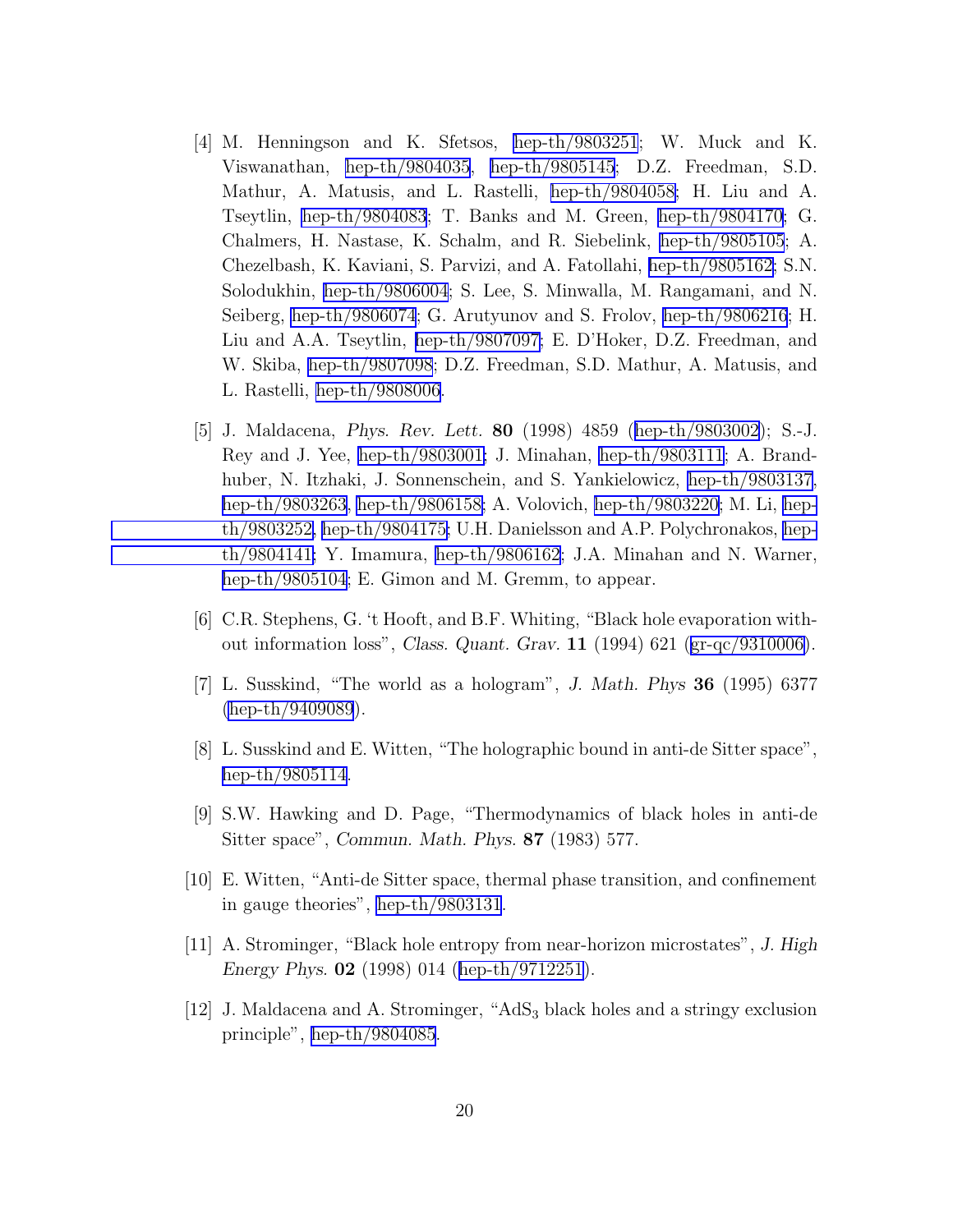- <span id="page-21-0"></span>[13] M. Ba˜nados, C. Teitelboim and J. Zanelli, "The black hole in three-dimensional space-time", Phys. Rev. Lett. 69 (1992) 1849 [\(hep](http://arxiv.org/abs/hep-th/9204099)[th/9204099\)](http://arxiv.org/abs/hep-th/9204099); M. Bañados, M. Henneaux, C. Teitelboim, and J. Zanelli, "Geometry of the  $2+1$  black hole", *Phys. Rev.* **D48** (1993) 1506 [\(gr](http://arxiv.org/abs/gr-qc/9302012)[qc/9302012](http://arxiv.org/abs/gr-qc/9302012)). For a review, see *e.g.* S. Carlip, "The (2+1)-dimensional black hole", [gr-qc/9506079](http://arxiv.org/abs/gr-qc/9506079). For higher-dimensional BTZ black hole solutions, see S. Aminneborg, I. Bengtsson, S. Holst, and P. Peldán, Class. Quant. Grav. 13 (1996) 2707; M. Bañados, *Phys. Rev.* **D57** (1998) 1068; M. Bañados, A. Gomberoff and C. Martínez, "Anti-de Sitter space and black holes", [hep-th/9805087.](http://arxiv.org/abs/hep-th/9805087)
- [14] G.T. Horowitz and D. Marolf, "A new approach to string cosmology", [hep](http://arxiv.org/abs/hep-th/9805207)[th/9805207.](http://arxiv.org/abs/hep-th/9805207)
- [15] D. Birmingham, I. Sachs, and S. Sen, "Entropy of three-dimensional black holesin string theory", *Phys. Lett.* **B424** (1998) 275 ([hep-th/9801019\)](http://arxiv.org/abs/hep-th/9801019).
- [16] V. Balasubramanian, P. Kraus, and A. Lawrence, "Bulk vs. boundary dynamics in anti-de Sitter spacetime", [hep-th/9805171](http://arxiv.org/abs/hep-th/9805171); V. Balasubramanian, P. Kraus, A. Lawrence, and S.P. Trivedi, "Holographic probes of anti-de Sitter spacetimes", [hep-th/9808017](http://arxiv.org/abs/hep-th/9808017).
- [17] I. Ichinose and Y. Satoh, "Entropies of scalar fields on three dimensional black holes", Nucl. Phys. B447 (1995) 340([hep-th/9412144\)](http://arxiv.org/abs/hep-th/9412144).
- [18] M. Natsuume and Y. Satoh, "String theory on three dimensional black holes",*Int. J. Mod. Phys.* **A13** (1998) 1229 ([hep-th/9611041\)](http://arxiv.org/abs/hep-th/9611041); Y. Satoh, "Study of three dimensional quantum black holes", Ph.D. Thesis at University of Tokyo, [hep-th/9705209.](http://arxiv.org/abs/hep-th/9705209)
- [19] H.W. Lee, N.J. Kim and Y.S. Myung, "Probing the BTZ black hole with test fields", [hep-th/9803227;](http://arxiv.org/abs/hep-th/9803227) H.W. Lee and Y.S. Myung, "Greybody factor for the BTZ black hole and a 5d black hole", [hep-th/9804095](http://arxiv.org/abs/hep-th/9804095).
- [20] H.W. Lee and Y.S. Myung, "Greybody factors in the  $AdS_3/CFT$  correspondence", [hep-th/9808002](http://arxiv.org/abs/hep-th/9808002).
- [21] J.B. Hartle and S.W. Hawking, "Path-integral derivation of black hole radiance", Phys. Rev. D13 (1976) 2188.
- [22] G. Lifschytz and M. Ortiz, "Scalar field quantization on the 2+1 dimensional black hole background", Phys. Rev. D49 (1994) 1929 [\(gr-qc/9310008](http://arxiv.org/abs/gr-qc/9310008)).